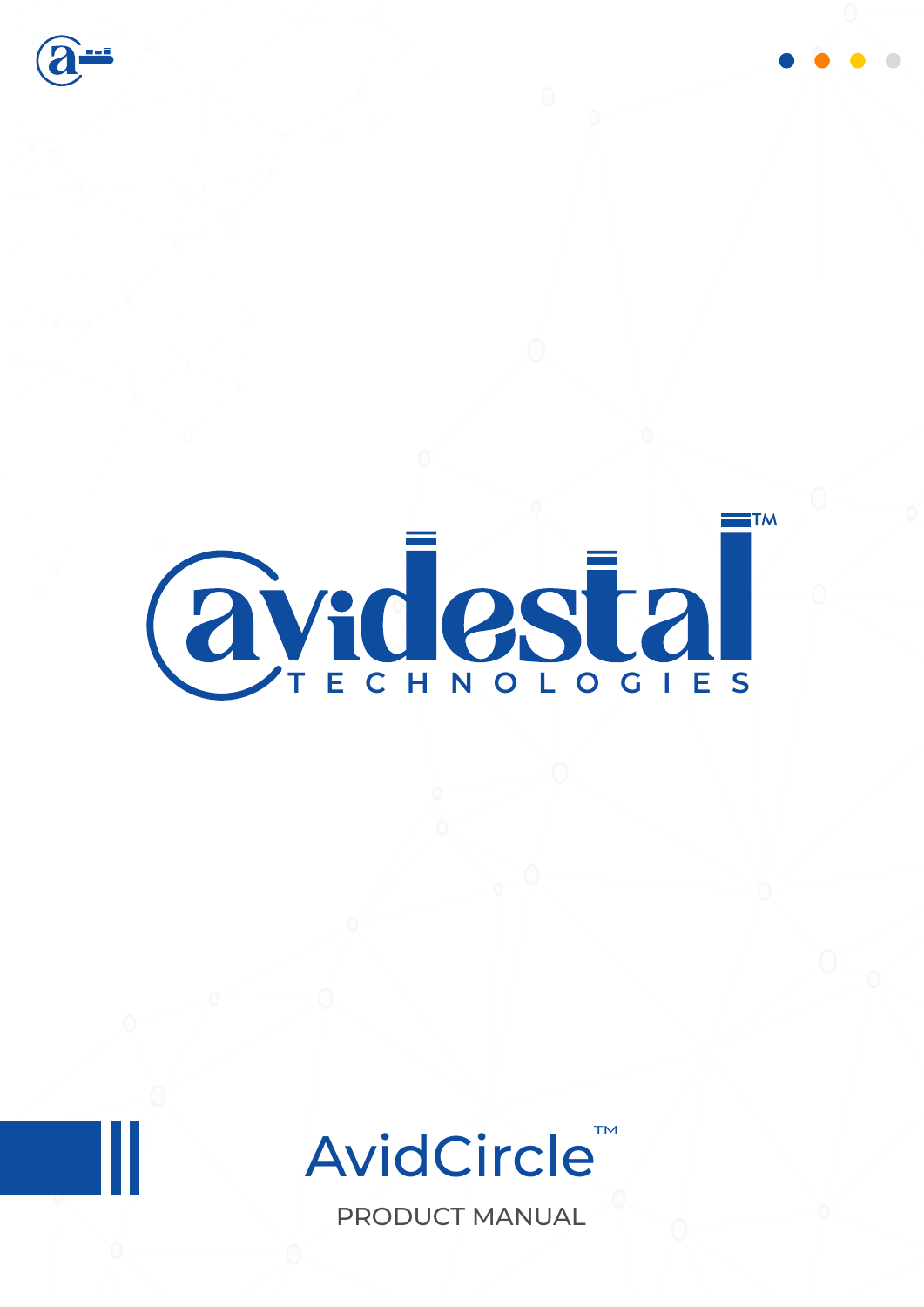







# AvidCircle<sup>TM</sup>

An online community tool for building a brand network by profiling individual, tracking activities, managing queries and accounts and engaging members with surveys, group discussion, and polls coupled with image/video for maintaining an active and healthy environment in the group.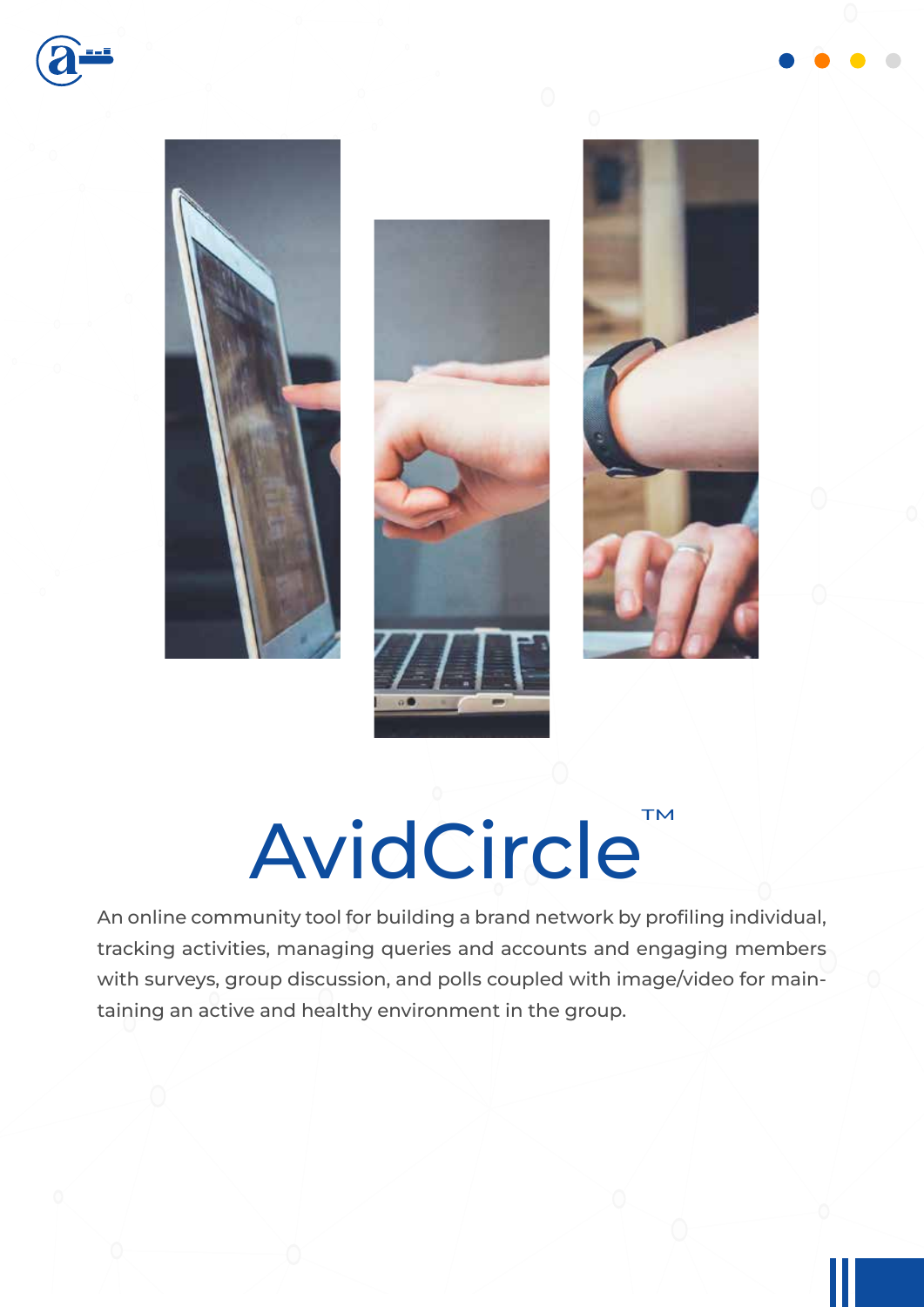

## AvidHub<sup>"</sup>

#### A management tool which enables to choose customer set based on attributes and exchange insights globally, with an ease of managing and engaging members via social behaviour tracker, omni-channels and programs coupled with incentive.

**Other Products** 

## **AvidViews**

A Next-Gen online research suite for creating a live video/audio calls with in-call polls/questions and auto-recording and transcription, coupled with sentiment analysis using facial coding, heat mapping via eye-tracking, sharing real-time media for data collection and results.

## AvidIntelli<sup>"</sup>

**Me-Gro** 

A DIY Online Survey creation tool for developing creative surveys with multiple question types, logics including image/video-based questions coupled with ease of questionnaire customization and real-time survey status tracking, data collection, and results.

Me-Grow is a B2B software-as-a-service (SAAS) product by Avidestal Technologies. Aimed at helping businesses grow of all sizes and sectors, unorganized to organized, niche to mass, Me-Grow provides the power to understand customers & competition better. It is a feature-loaded & easy-to-use product with cutting-edge AI technologies to help businesses make smarter predictions and act accordingly. In the longer run, the product is aimed at providing holistic growth and increasing revenue for its subscribers.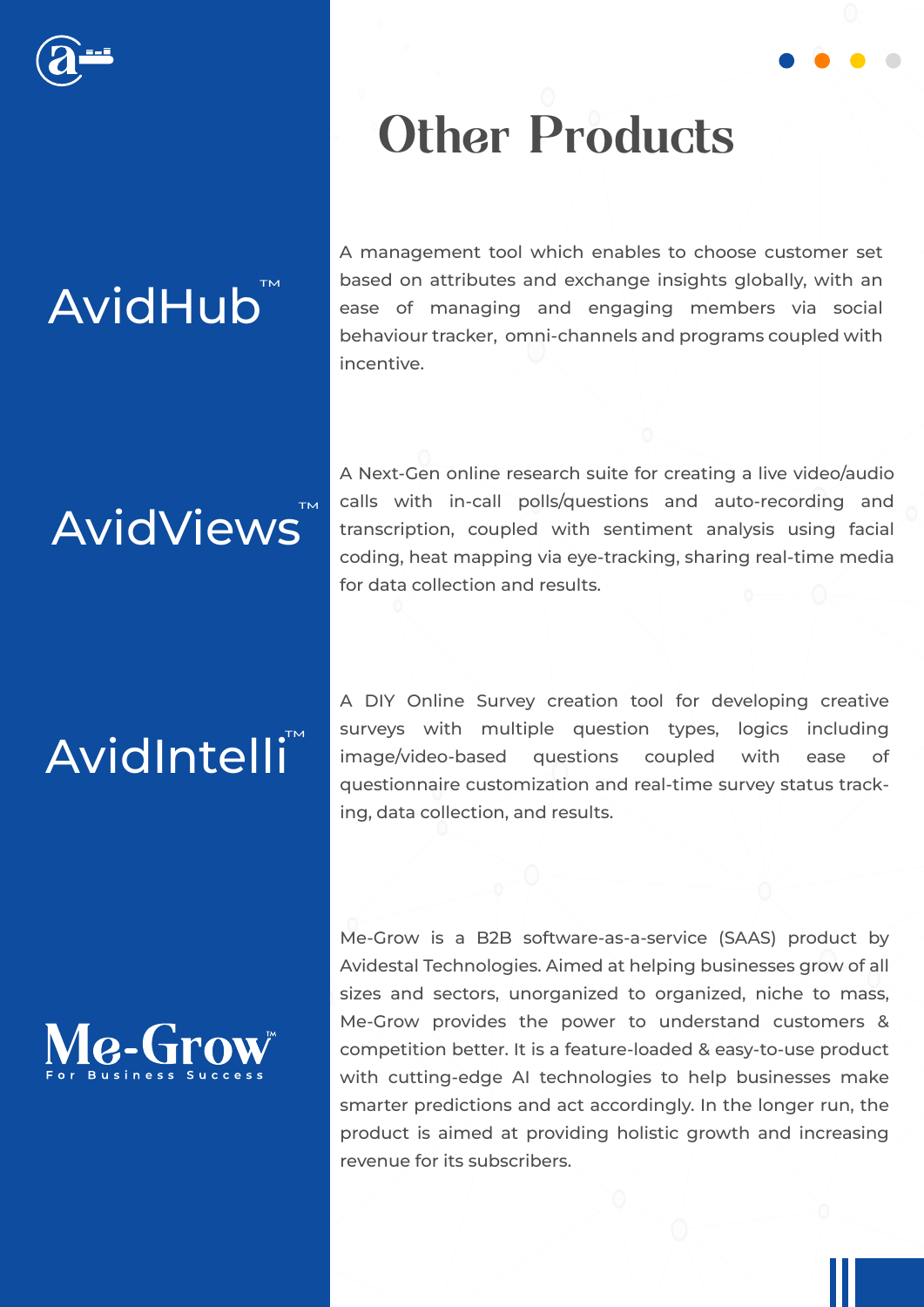

## Index

| 1. Getting started with AvidCircle                                   |                 |
|----------------------------------------------------------------------|-----------------|
| 1.1. How do I subscribe to AvidCircle?                               |                 |
| 1.2. What are the plans available for subscriptions?/How much        | ı.              |
| <b>AvidCircle costs?</b>                                             |                 |
|                                                                      |                 |
| 2. Dashboard                                                         | 2               |
|                                                                      |                 |
| 3. How to create a Community?                                        | 3               |
|                                                                      |                 |
| 4. About Communities                                                 | 6               |
| 4.1. Community Feed                                                  | 7               |
| 4.2. Members                                                         | 7               |
| 4.3. Statistics                                                      | 9               |
| 4.4. Reward History                                                  | 10              |
| 4.5. What is a Media Library?                                        | 10 <sup>°</sup> |
| 4.6. What are the Profiling Questions?                               | 11              |
|                                                                      |                 |
| 5. What are the types of activities that I can create in AvidCircle? | 13              |
| 5.1. How to create a post?                                           | 14              |
| 5.2. How to create a bulletin board?                                 | 14              |
| 5.3. How to create a poll?                                           | 14              |
|                                                                      |                 |
| <b>6. Activities</b>                                                 | 15              |
|                                                                      |                 |
| 7. Can I customize E-mail communications from AvidCircle?            | 17              |
|                                                                      |                 |
| 8. What are Tickets in AvidCircle?                                   | 18              |
|                                                                      |                 |
| 9. Accounts                                                          | 19              |
| 9.1. Header > Profile menu                                           | 20              |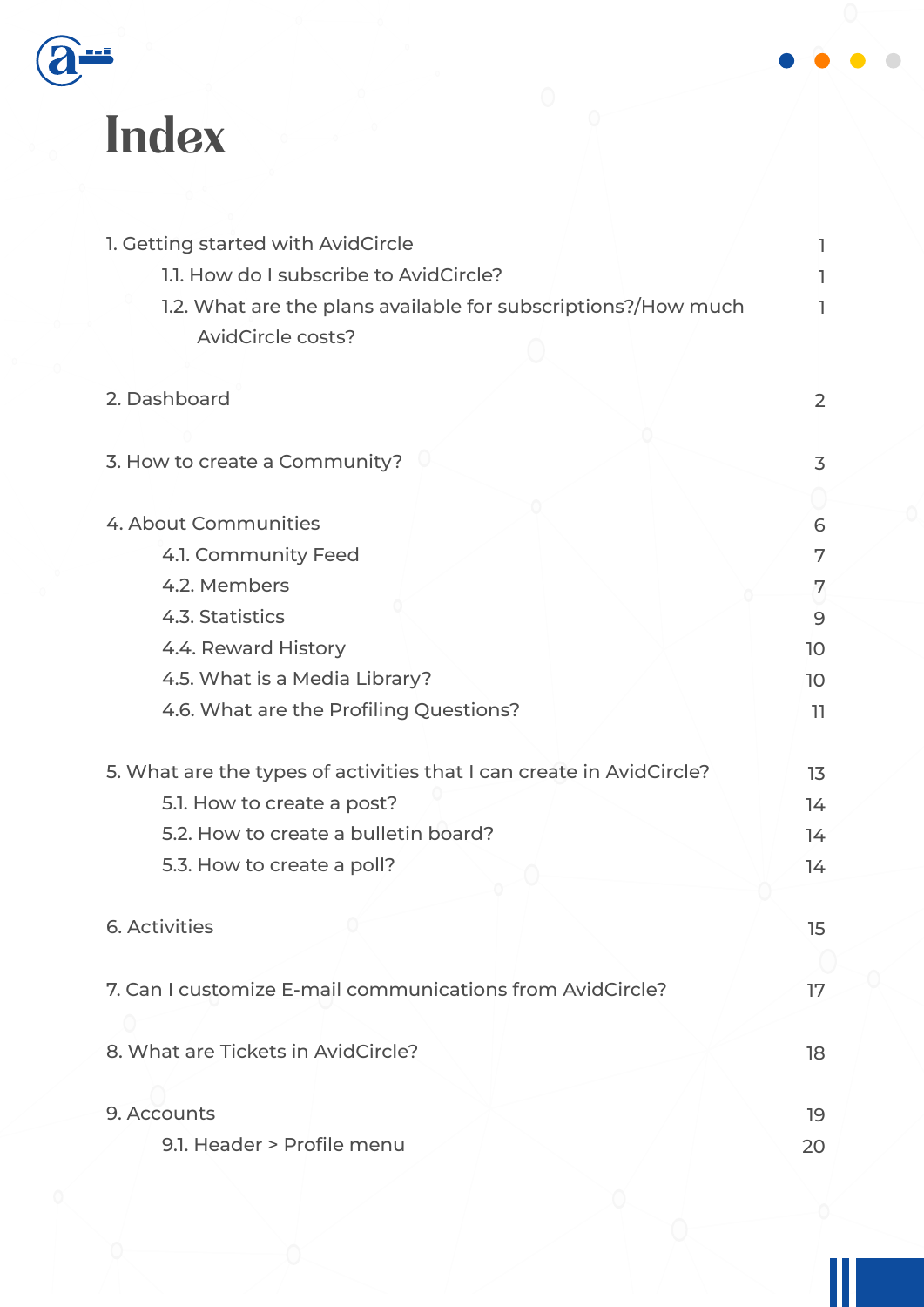

### 1. Getting Started with AvidCircle

AvidCircle is a platform specifically designed to build market research online communities. Co-create and collaborate with your consumers by active or passive listening; the smart way of building and managing your brand's communities.

#### 1.1. How do I subscribe to AvidCircle?

**Sign up:** AvidCircle (aavidcircle.com) to get started with a 15 day free trial.

#### 1.2. What are the plans available for subscriptions?/How much AvidCircle costs?

AvidCircle has three different subscription plans - a Basic plan, a Standard plan and a Custom plan. You can choose your plans as per your requirement/project need.

**Basic plan** – Suitable if you are looking for one-time usage for an ad-hoc project.

**Standard plan** – Suitable if you are looking for moderate usage with multiple projects and communities.

**Custom plan** – Suitable if you are looking for heavy usage and long-run communities.

*For plans, pricing & feature details, visit AvidCircle Subscriptions.*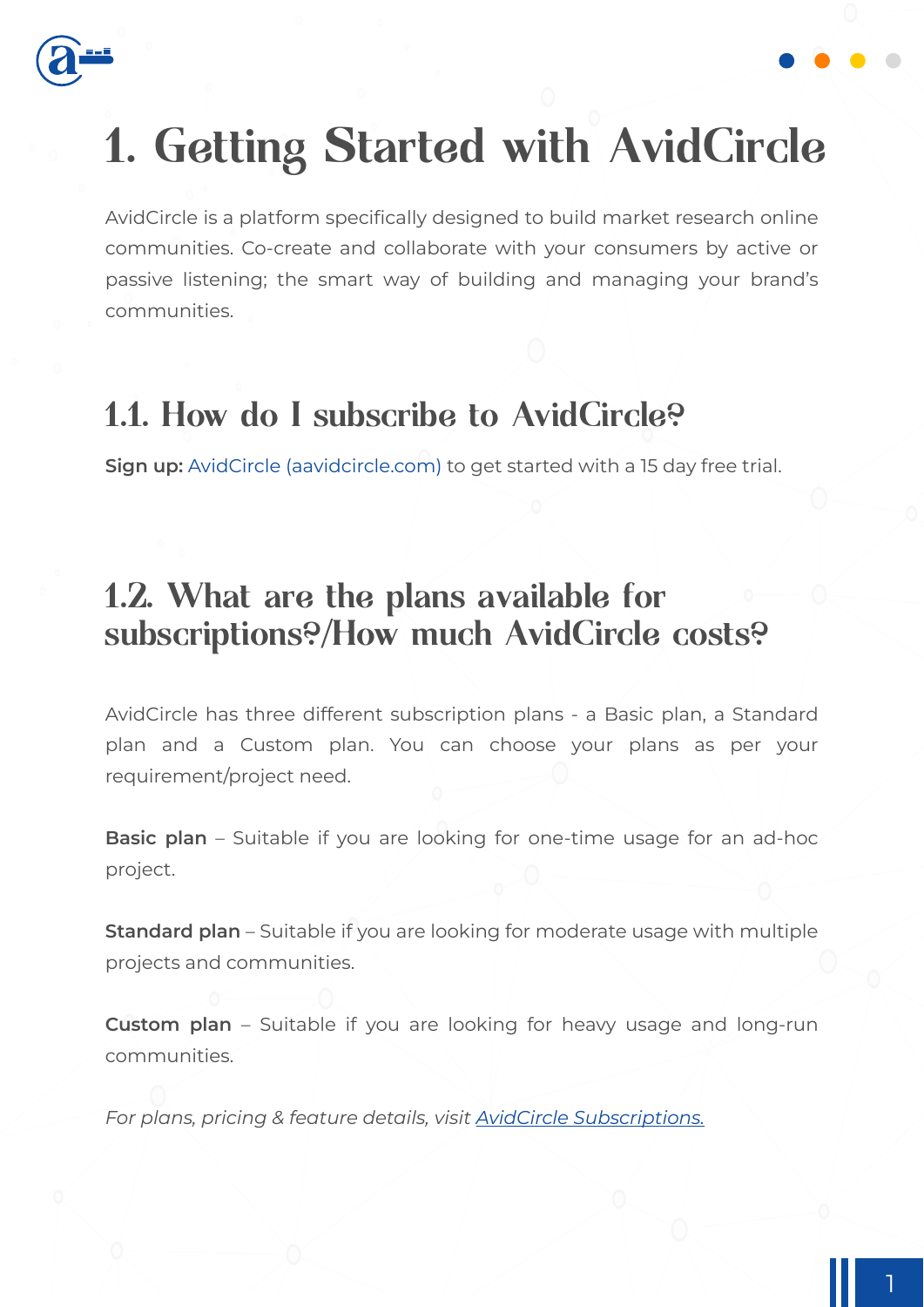

### 2. Dashboard

Dashboard helps you to keep track of all the communities and activities.



- **•** You will see active members in your communities.
- **•** You will see the Response rate of each community.
- **•** You will see the overall activities chart which shows how the members of the community are engaging in the day-to-day activities.
- **•** It shows a brief list of the latest communities.
- **•** On the right, you can find a quick latest ticket lists where you can find the latest queries raised, submitted/posted by the members.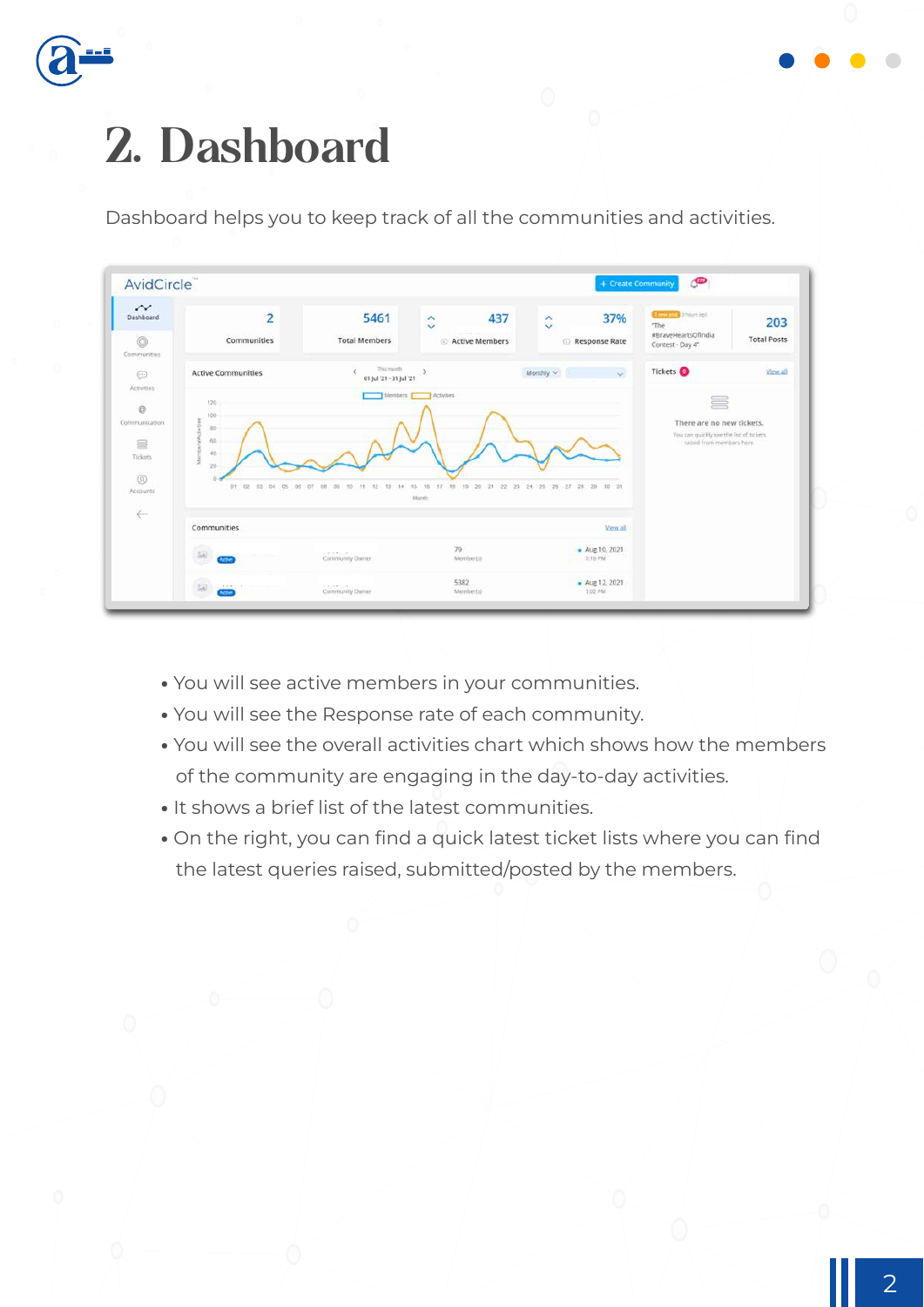

### 3. How to create a Community?

Using this page, you can create your community. It has 5 simple steps to create and invite the members to the community:

- 1. Community details
- 2. Customize
- 3. Set community rules
- 4. Add Screener questions (optional)
- 5. Add members

**Community details** – You can add your community name, category, community owner (the one who manages the community), country, and a start & an end date of the community in this tab.

#### **Customize –**

- 1. You can add and adjust the Logo & Cover of the community and add a description.
- 2. You can customize the Sign-in & Sign up page of the community for the members

| C Community Details | MARKET CONTRACTOR CONTRACTOR<br><b>Customise Details</b> | hann                                                                                     |
|---------------------|----------------------------------------------------------|------------------------------------------------------------------------------------------|
| Customise           |                                                          | Intuitier Image                                                                          |
| Set Community Bules |                                                          | + Add Header Intage                                                                      |
| Screening Questions |                                                          | Header Color                                                                             |
| Abb Members:        | Community<br>logs                                        | $\bullet\bullet\bullet\bullet\bullet$<br>$\bullet\bullet\bullet\textcolor{black}{\circ}$ |
|                     | An Drunpen                                               |                                                                                          |
|                     |                                                          | 310 Guracters (eft.)                                                                     |

**Set Community rules** – Here, you can set all the rules for the community members. Starting from giving permission to post/comment to set up feature access & setting up the points, and point conversion rates etc.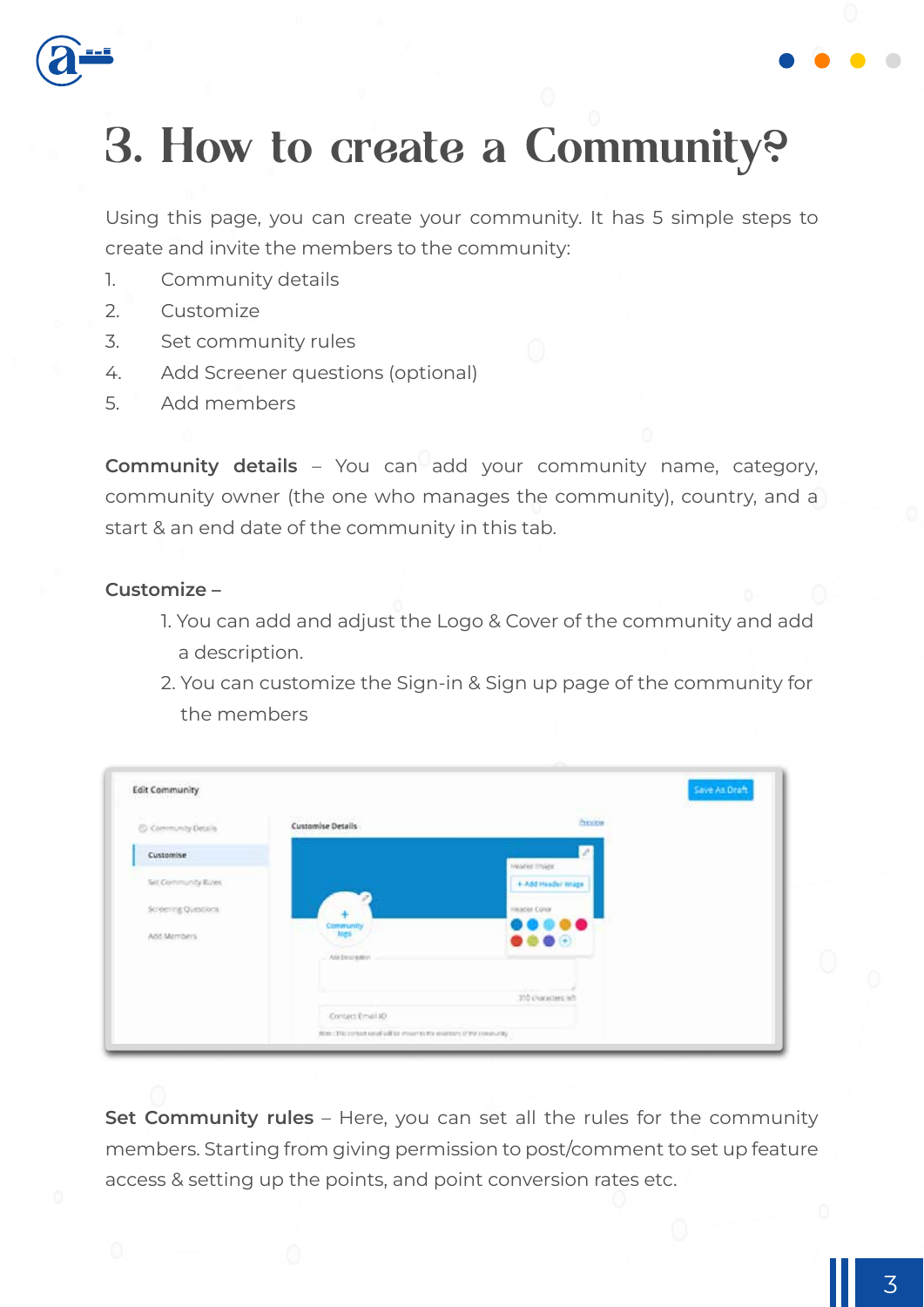| Permission                           |                          |                                                                                                                                |
|--------------------------------------|--------------------------|--------------------------------------------------------------------------------------------------------------------------------|
| All members can comment              | r.                       |                                                                                                                                |
| All members can post                 | ಾ                        |                                                                                                                                |
| All members can like (like/ dislike) | ∂D.                      |                                                                                                                                |
| All members can react                |                          |                                                                                                                                |
| Additional Set up                    |                          |                                                                                                                                |
| Reward System (i)                    |                          |                                                                                                                                |
| Profiling Questions (i)              |                          |                                                                                                                                |
| Ticket System (i)                    |                          |                                                                                                                                |
| New Activity Email Notifications (i) |                          |                                                                                                                                |
| <b>Set Points</b>                    |                          |                                                                                                                                |
| $1 Point = INR$<br>Conversion Rate * | 0.5                      | Note:The updated points value will be reflected for newly earned points.<br>Existing points will be as per the previous value. |
| Reward points threshold              | $200^\circ$              |                                                                                                                                |
| Joining points                       | ੋ<br>1                   |                                                                                                                                |
| <b>Reactions Points</b>              | $\hat{\mathcal{C}}$<br>1 |                                                                                                                                |
| Contributor points                   | $\hat{\zeta}$<br>1       |                                                                                                                                |
| Comments points                      | $\hat{C}$<br>$\ddagger$  |                                                                                                                                |
| Polls answered                       | č<br>Ŧ                   |                                                                                                                                |
| Bulletin board points                | ۸<br>1<br>$\omega$       |                                                                                                                                |

**Screening questions** – If you want to screen the users before joining them in the community, you can add screener questions before showing the registration page. Screening questions can be added either as single/ multi-response.

| Community Details                      | <b>Screening Questions</b>                     |                                         |
|----------------------------------------|------------------------------------------------|-----------------------------------------|
| Customise                              | Question 1<br>Question type<br>Single Response | $\checkmark$                            |
| Set Community Rules                    | Question                                       |                                         |
| <b>Screening Questions</b><br>Optional | Do you own a car?                              | <b>Select Qualifying</b><br>Criteria    |
| Add Members<br>Optional                | Yes<br>$\blacktriangledown$                    | Please select the<br>qualifying options |
|                                        | □<br>No                                        |                                         |
|                                        | + Add another option                           |                                         |
|                                        | Add<br><b>Preview</b><br>Clear                 |                                         |
|                                        | < Prev                                         | Save >                                  |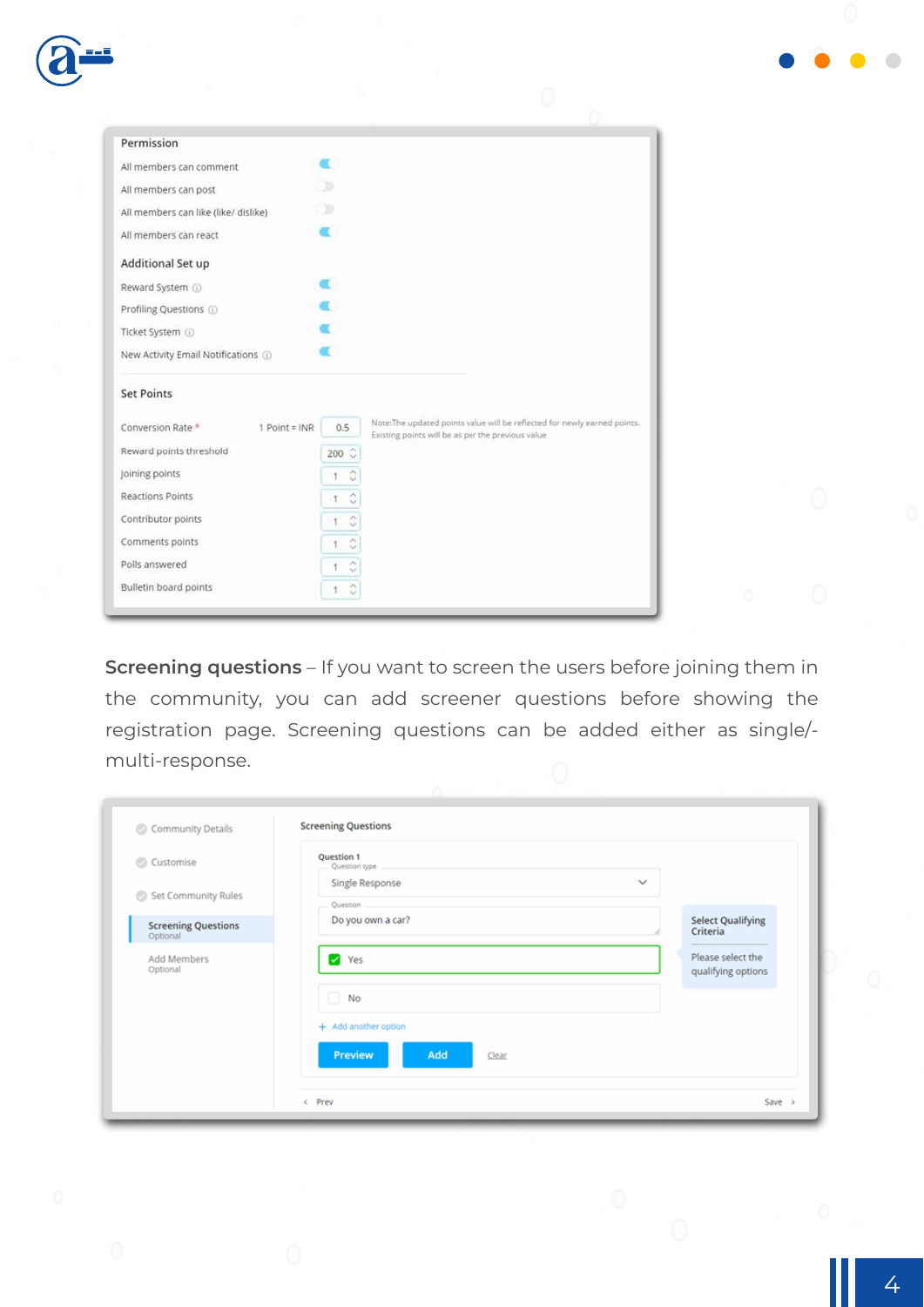

**Add Members** – Here, you can invite your audience to the community. You can either add an email/phone number list or can invite via share link and make your community active.

| Community Details          | <b>Add Members</b>                                           |                    |
|----------------------------|--------------------------------------------------------------|--------------------|
| ⊛                          | Upload file with all members details                         |                    |
| Customise                  | You can upload a SASS file to upload all member details.     | <b>Upload file</b> |
| Set Community Rules        | Download Sample File to know the order.                      |                    |
|                            | OR                                                           |                    |
| <b>Screening Questions</b> | Share the invite link                                        |                    |
| <b>Add Members</b>         | Share the below invite link with anyone and ask them to join | <b>Copy Link</b>   |
| Optional                   | https://members.aavidcircle.com/invite/7481fd                |                    |
|                            |                                                              |                    |

|        |                 |                                                      |                         |          | Download sample file (T) CO |
|--------|-----------------|------------------------------------------------------|-------------------------|----------|-----------------------------|
|        |                 |                                                      |                         |          | 3 Invitee added             |
| 38,902 | NAME            | <b>FHONE NUMBER</b>                                  | EMAIL ID                | STATUS : |                             |
|        | Pranita.        | 9326268759                                           | pranita@markelytics.com | Rejected |                             |
| ž,     | rasika<br>5557  | 9139469737                                           | rasika@markelytics.com  | Rejected |                             |
| 3      | <b>Vikram</b>   |                                                      | vikram.k@markelytics.co | Sent     |                             |
|        |                 |                                                      |                         |          |                             |
|        |                 |                                                      |                         |          |                             |
|        | $\epsilon$ Prev | Add Members<br>Invitee Details<br>Showing 1 - 3 of 3 |                         |          |                             |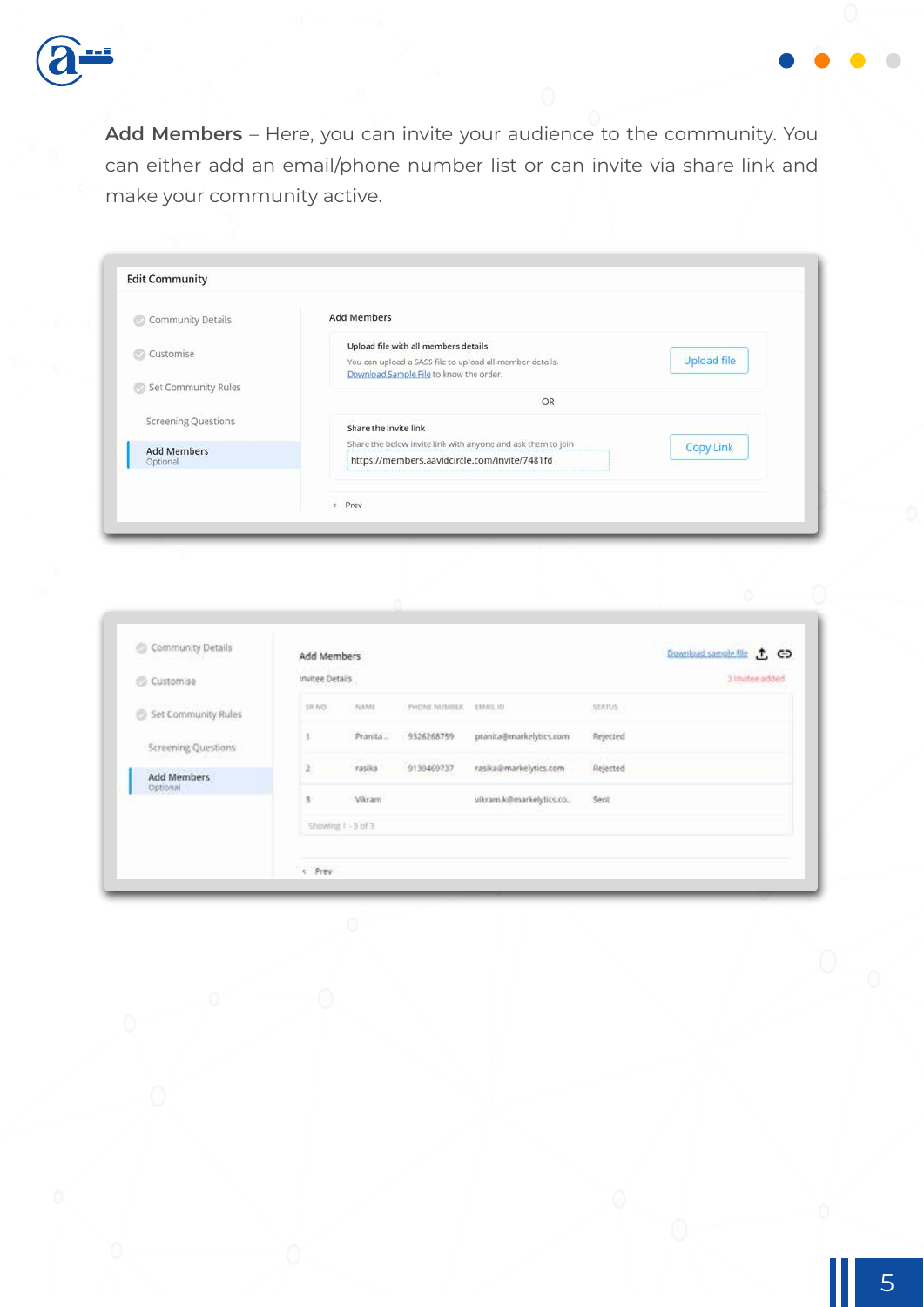



The communities tab will help you to view all of your community lists. It has filters which can be used to sort different communities. You can update the status of each community or use the edit option to edit any community details.

**•** To view a community, click on the community name which will take you to that community feed page.

|        | Filter by : Status $\smile$ Clear Filters    |                     |               |                           | Sort by: All ~       |
|--------|----------------------------------------------|---------------------|---------------|---------------------------|----------------------|
| CIDE   | <b>COMMUNITY NAME</b>                        | COMMUNITY OWNER     | <b>STATUS</b> | POST ACTIVITY             | ACTIONS              |
| CMT554 | <b>Community</b><br>Initiated - Jul 09, 2020 | Zippy Opinion       | <b>Etrane</b> | No Activity Found         | <b>Edit   Delete</b> |
| CMT546 | Zippy Opin<br>Initiated - Jul 02, 2020       | Zippy Opinion India | Activity      | · Jul 02, 2020<br>5:39 PM | Edit                 |

#### **Feed – Members – Statistics – Rewards History – Media Library – Profiling questions**

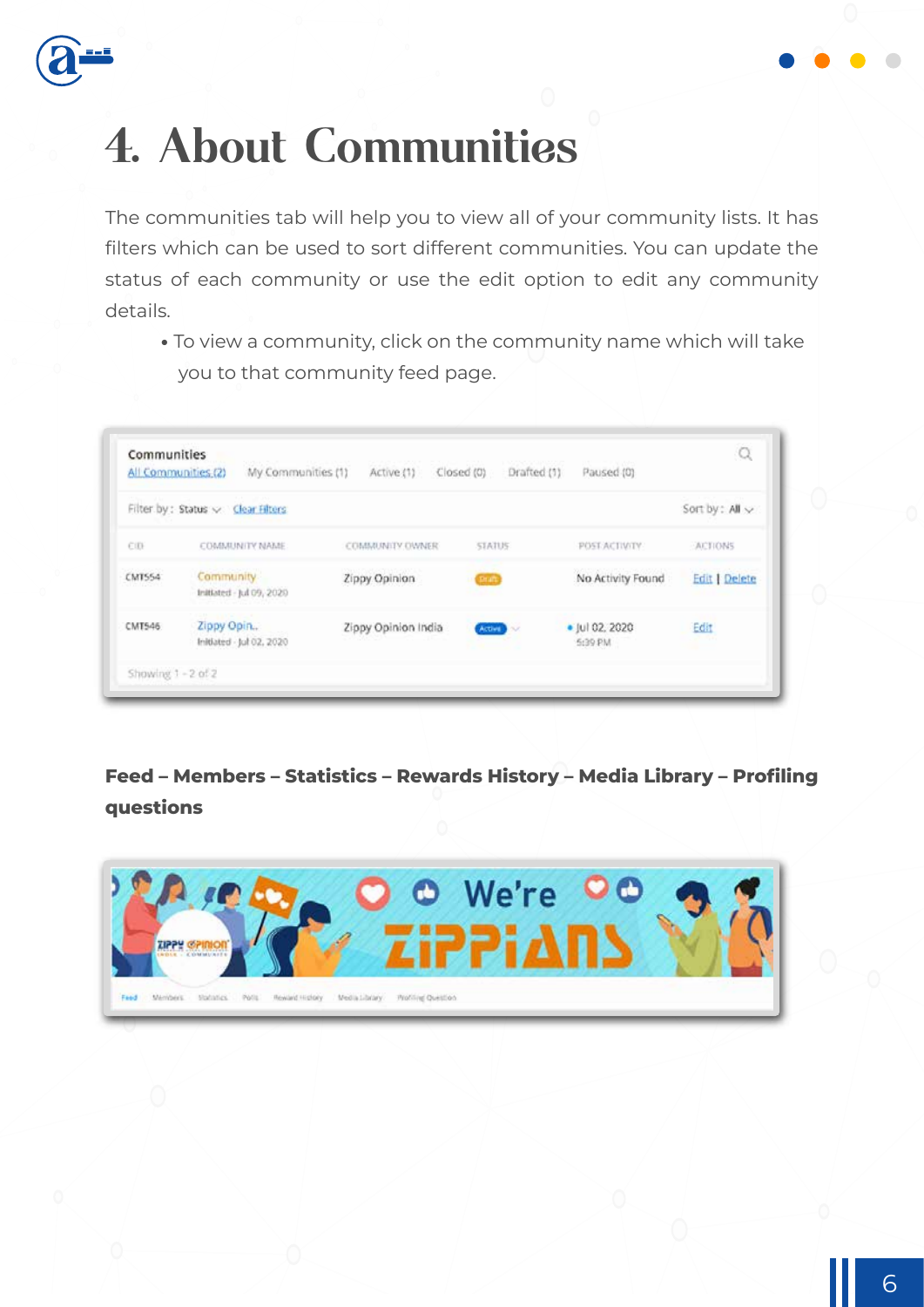

#### 4.1. Community - Feed

**Feed** – This shows all the list of activities posted in the community and also allows you to view and interact with activities like a post, bulletin boards etc. It has filters which help to easily navigate to any specific/one type of activity. You can also sort the activities.

**Post** - By clicking on the hamburger menu, you can set Points & Permissions, view statistics of the post, view post reactions, pin posts at the top or ed $\star$  he post.

- **•** You can view community details, trending and recent activities from the section on the right.
- **•** You can also search for an activity from the search bar by typing the activity title.

#### 4.2. Community - Members

| <b>Members</b><br>Feed | Reward History<br>Statistics          | Media Library | Profiling Question | $+$ Create  |                                |
|------------------------|---------------------------------------|---------------|--------------------|-------------|--------------------------------|
| <b>Members 3</b>       |                                       |               |                    | $\mathbb Q$ | Download all profile<br>Invite |
| MEMBER ID              | NAME                                  | AGE           | GENDER             | POINTS      | <b>ACTION</b>                  |
| 6574298440             | Vandhana<br>75% Profile Completed     | 32            | Female             | 10 points   | $_{\oplus}$<br>∕               |
| 6579163754             | sonal saxena<br>50% Profile Completed | Unavailable   | Female             | 9 points    | $\odot$<br>∕                   |
| 6577375175             | Vijay<br>75% Profile Completed        | 32            | Male               | 12 points   | $\odot$<br>∕                   |
| Showing 1-3 of 3       |                                       |               |                    |             |                                |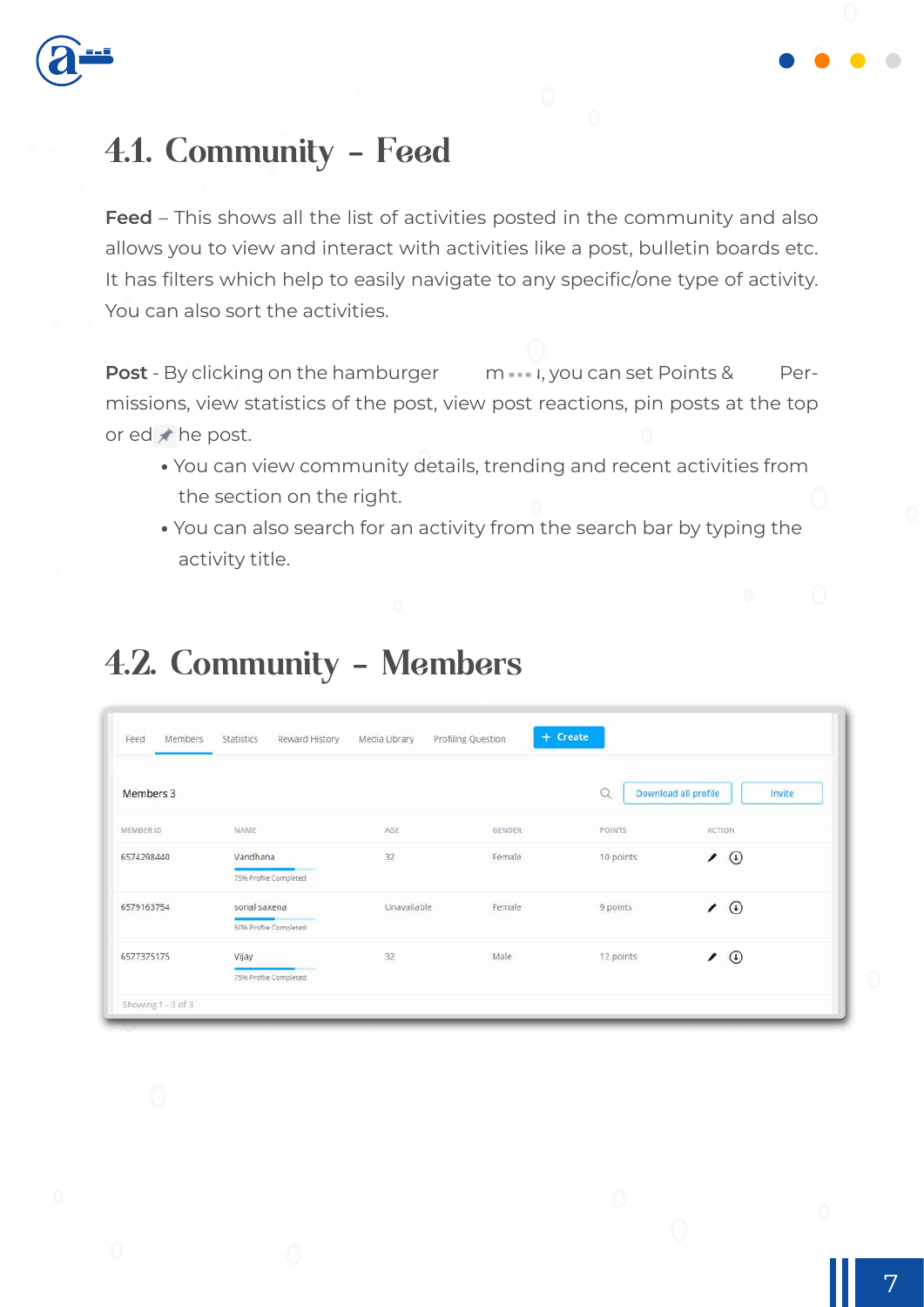

|                       |                                           |              | Save changes | Download profile                                          |
|-----------------------|-------------------------------------------|--------------|--------------|-----------------------------------------------------------|
|                       | Full Name<br>sonal saxena                 |              |              | Point details<br>Points Earned: 9<br>Redeemed:<br>$\circ$ |
|                       | Role _<br>Participant                     | $\checkmark$ |              | Balance:<br>9<br>Add/Remove Points 00<br>Add<br>Remove    |
| 50% Profile Completed | Email ID                                  |              |              | Parts of Communities<br>ADL Demo                          |
|                       | Mobile No<br>Mobile Number Unavailable    |              |              | Remove<br>Community:                                      |
|                       | Gender<br>Female<br>$\checkmark$<br>Age   |              |              |                                                           |
|                       | Country<br>India                          |              |              |                                                           |
|                       | Education                                 | $\checkmark$ |              |                                                           |
|                       | Occupation<br>Junior officer or executive | $\checkmark$ |              |                                                           |

From the members' section, you can see the list of all the members registered in the community.

- **•** The list provides you with the member id, name, profile completion, age, gender, points and action items to manage members' profiles.
- **•** You can add/invite a new member to the community by clicking on the "Invite" button.
- **•** Through the "Download All Profile" button, you get the option to download the profiles of all the community members based on various profile parameters.
- **•** You can use the extensive search option to search for a specific type of member with various filters like by order, category, profiling question completeness, name/email etc.
- By clicking the edit icon  $\rightarrow$  you can see the full profile view of a member.
- Through the download icon  $\mathbb{Q}$ , you can download the profile details of a particular member.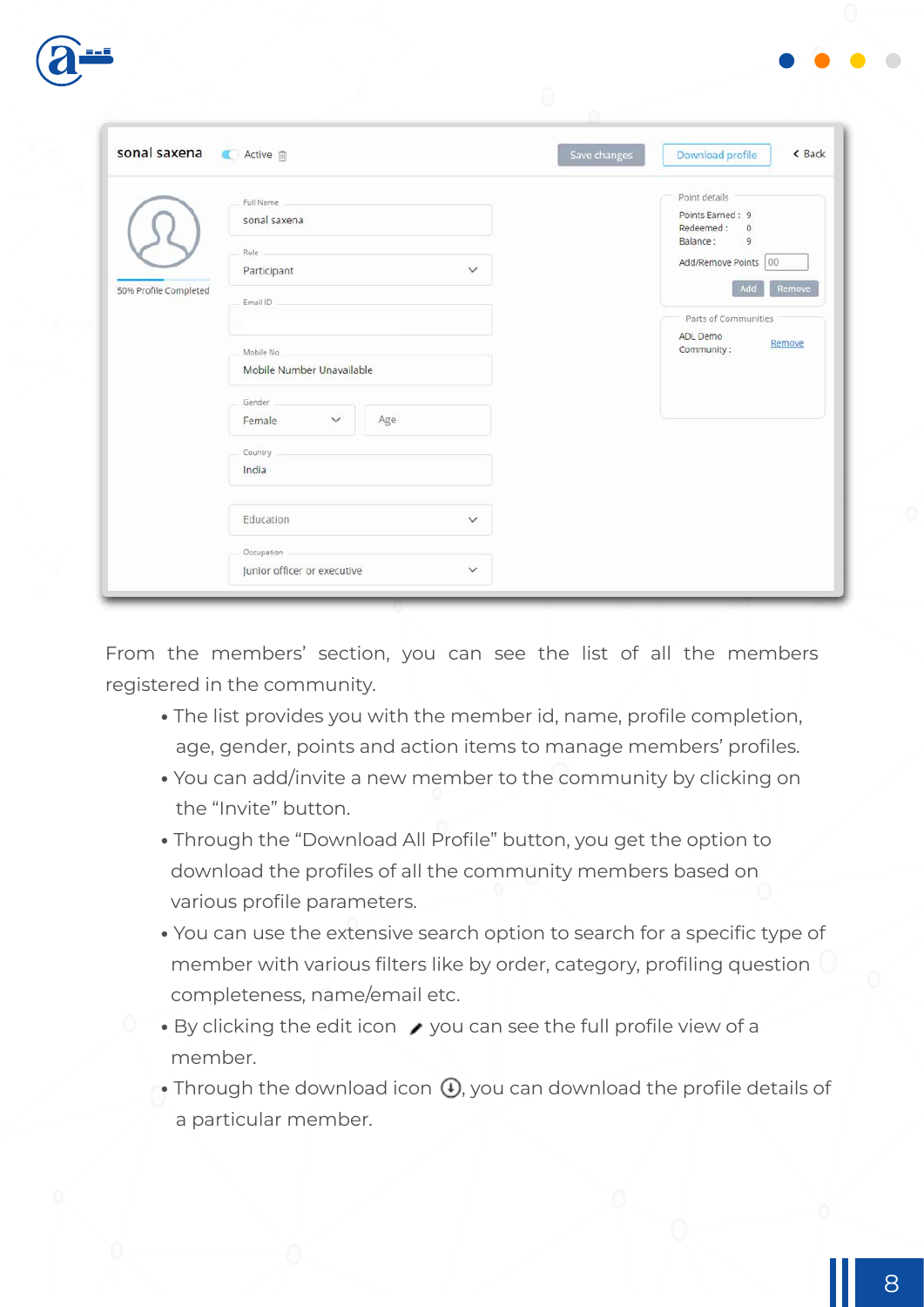



### 4.3. Community - Statistics



Statistics allow to view certain statistical charts related to community activities and member demographics.

- **•** The activity graph helps you to see the weekly numbers for the activities such as reactions, comments, posts etc.
- **•** Gender and Age graphs show the community members' age and gender ratios.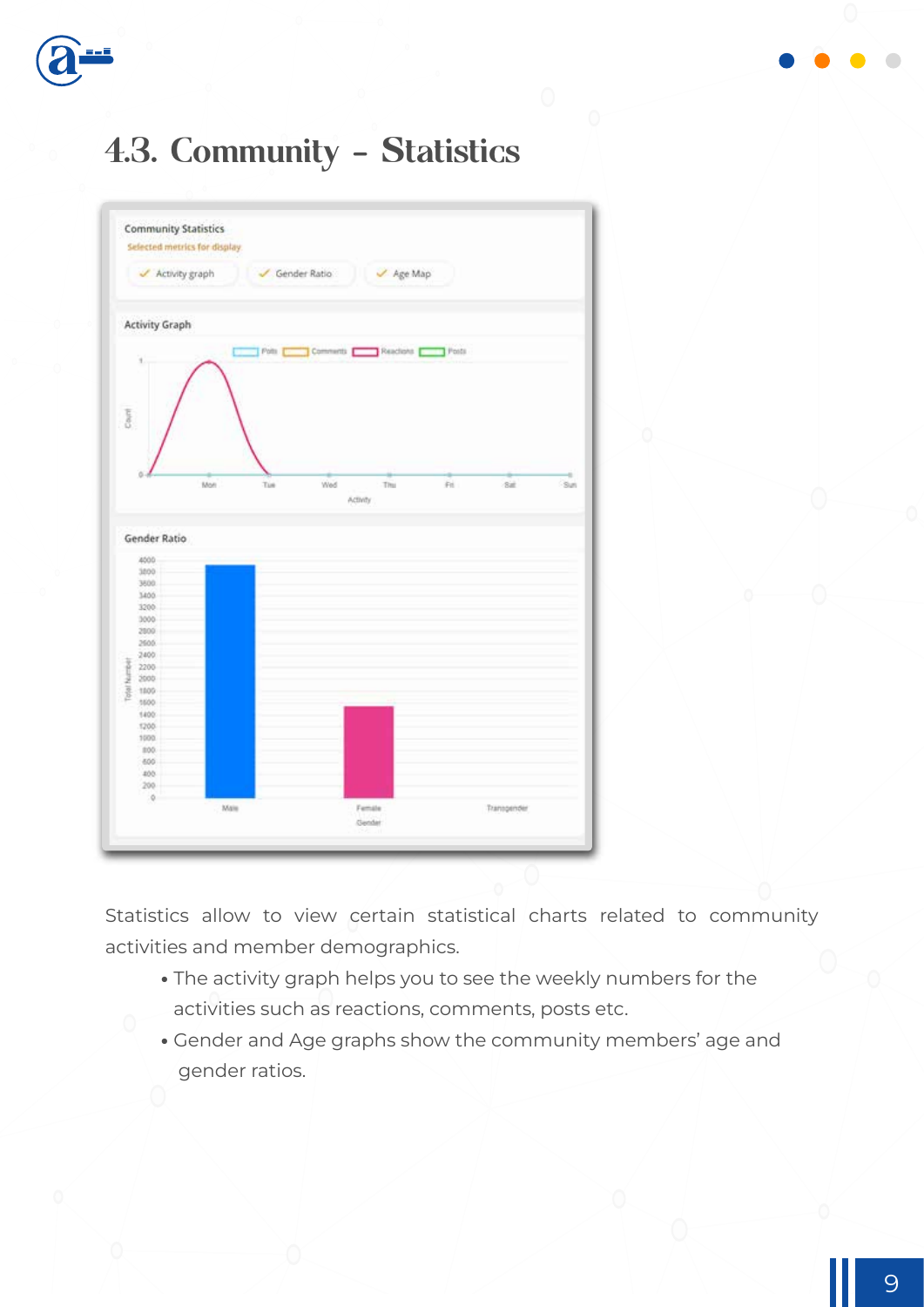

### 4.4. Community - Reward History

| The Control Control<br>Rewards History |                 |                       |             |             |               |             | Download Sort by: All |
|----------------------------------------|-----------------|-----------------------|-------------|-------------|---------------|-------------|-----------------------|
| REWARD ID.                             | TRANSACTION. ID | <b>BEWARD NAME</b>    | REDEEMED ON | REDEEMED BY | POINTS        | VALUE (INR) | <b>STATUS</b>         |
| RW131                                  | 45036862        | Paytm Cash<br>Rewards | Jul 2, 2020 | Test www    | $\rightarrow$ | $-1$        | <b>Success</b>        |
| $1$ total                              |                 |                       |             |             |               |             |                       |

Here, you can track all the redeemed rewards from the community members, due payments for the reward vouchers etc.

- **•** The list shows reward ID, transaction ID, type of reward, value, status etc., to track each redemption.
- **•** You can sort the redemption history and download the details in an excel file.

### 4.5. Community - What is a Media Library?

| Media Library |               |                                                                        |                              | Q          |
|---------------|---------------|------------------------------------------------------------------------|------------------------------|------------|
| <b>JUE</b>    | ALITHOR       | UPLOANED TO                                                            | <b>DATE</b>                  |            |
| Image         | Zippy Opinion | just a reminder to everyone - YOU'RE AMAZING.                          | 3 days ago                   | ⊕          |
| Image         | Zippy Opinion | We're waiting for all the exciting answers to drop in the comment siz- | 10.days ago                  | $^{\circ}$ |
| Image         | Zippy Opinion | CAPTION CONTEST GIVENWAY                                               | 12 days ago<br>フィン せいしゃしょうさい | ⊙          |
| Image         | Zippy Opinion | #TuesdayTrivia is here Ziopians!                                       | 13 days ago                  | ⊕          |
|               |               |                                                                        |                              |            |

The Media Library helps you find all the media and files uploaded to the community in one place for easier access.

- **•** The list will show a preview of the media posted and can be viewed by clicking on any file.
- **•** It shows the author and original post link as well, to directly visit the post page.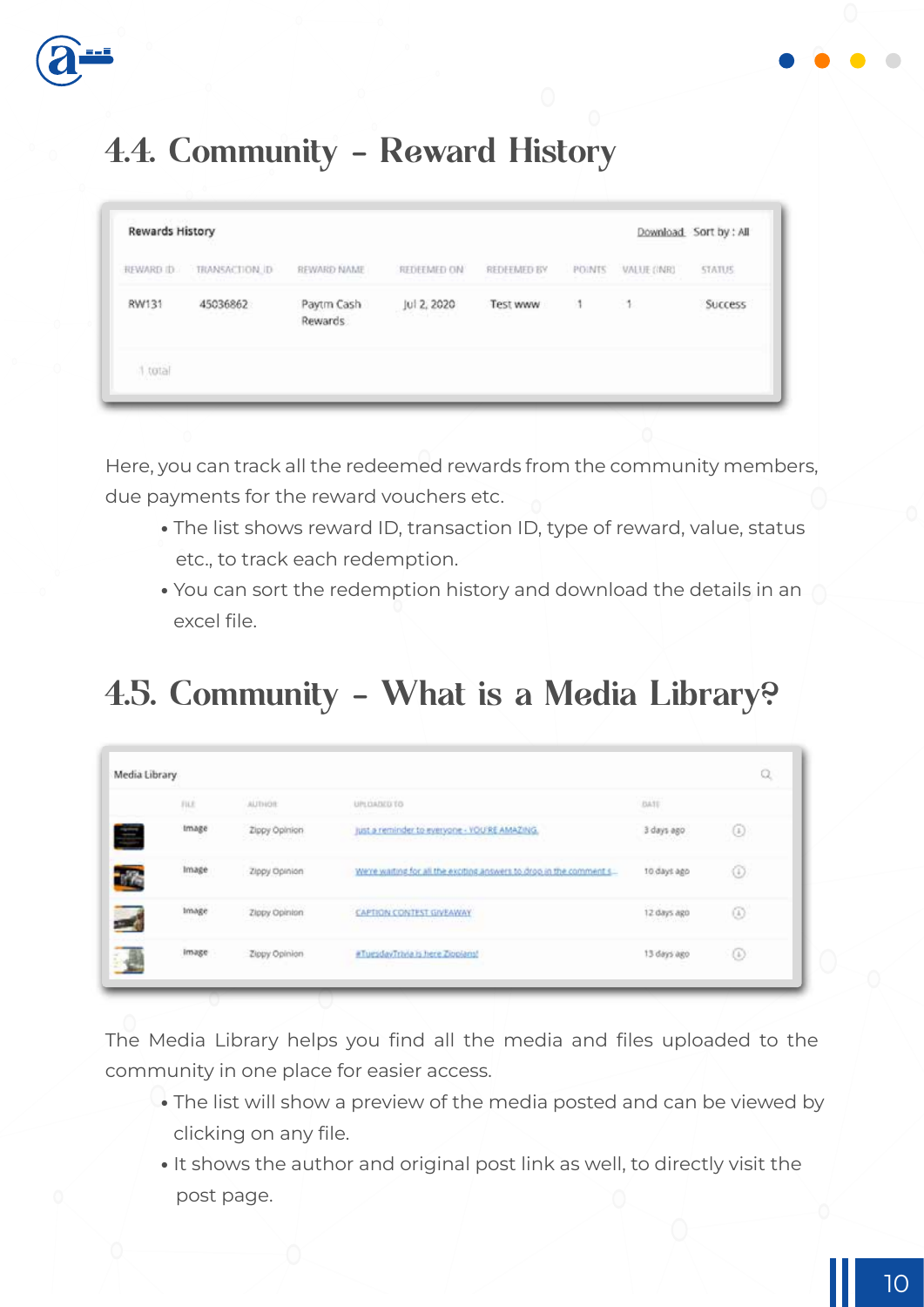

- **•** You can also download the media files by clicking on the download button given at the end of each file.
- **•** You can search any specific media files by "search by the title" option given at the top.

#### 4.6. Community - What are Profiling Questions?

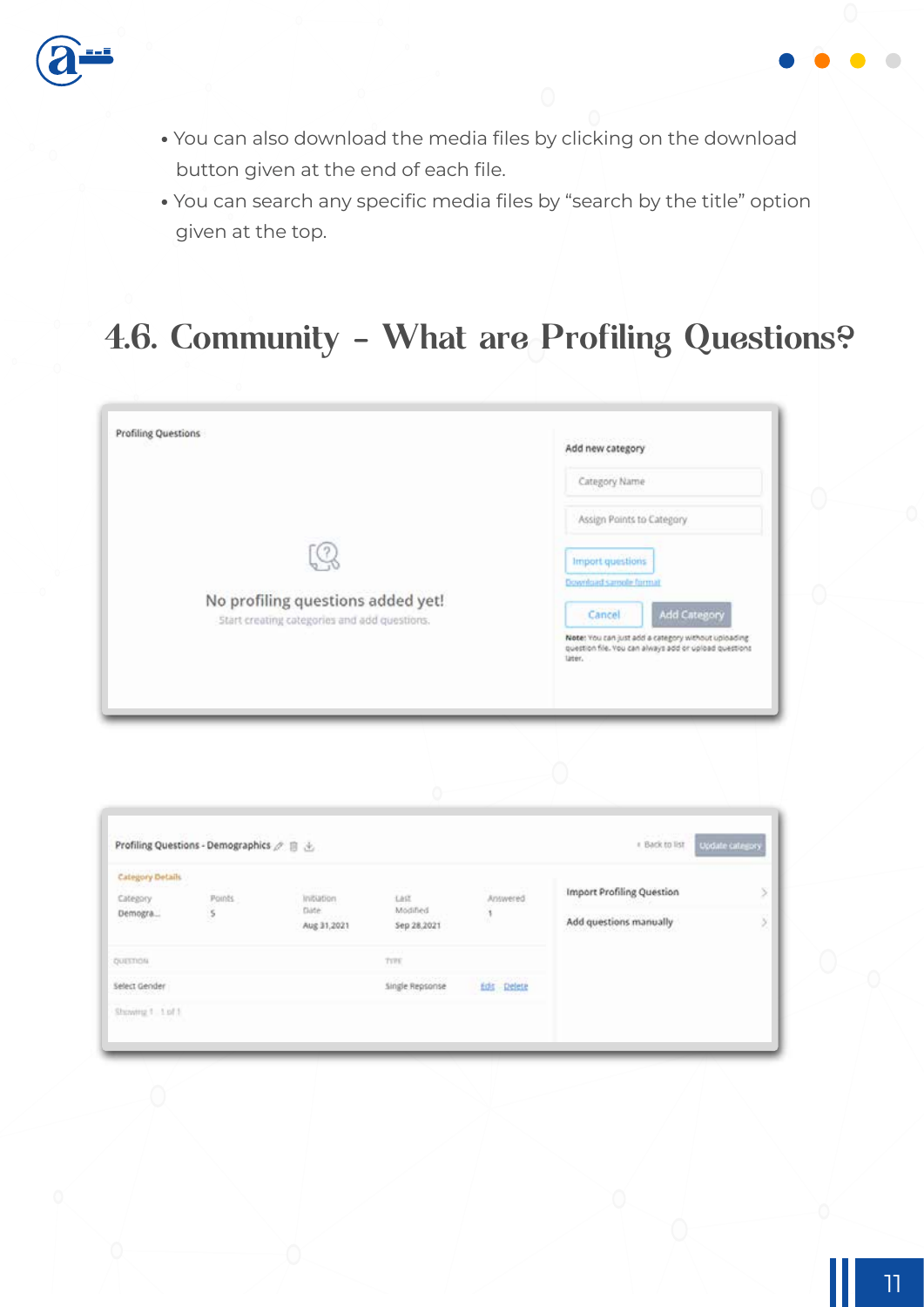

The profiling question feature helps you to profile your community members extensively by allowing you to add any number of profiling questions to the community. Once you add/post any question it will be asked to the community members the next time they login to the platform.

- **•** To create a profiling question, click on "Add new category" > enter category name > and assign points.
- **•** Category options will help you categorize the profiling questions like demographics, food, fashion, education, etc.
- **•** While adding the category, you can also import your profiling questions directly (see sample format) or add questions later using Single or Multi response type.
- **•** Once the question is added, you can post the category questions to the community. The question will be available for community members under the profiling question section. As soon as someone completes a profiling question for a particular category, they will receive the points as per the assigned standard.
- **•** You can edit/delete any category at any point in time.
- **•** You will be able to see how many of the community members have answered a particular category question at the top as "Answered".
- **•** You can download members' responses to questions any time using the download option provided for each category.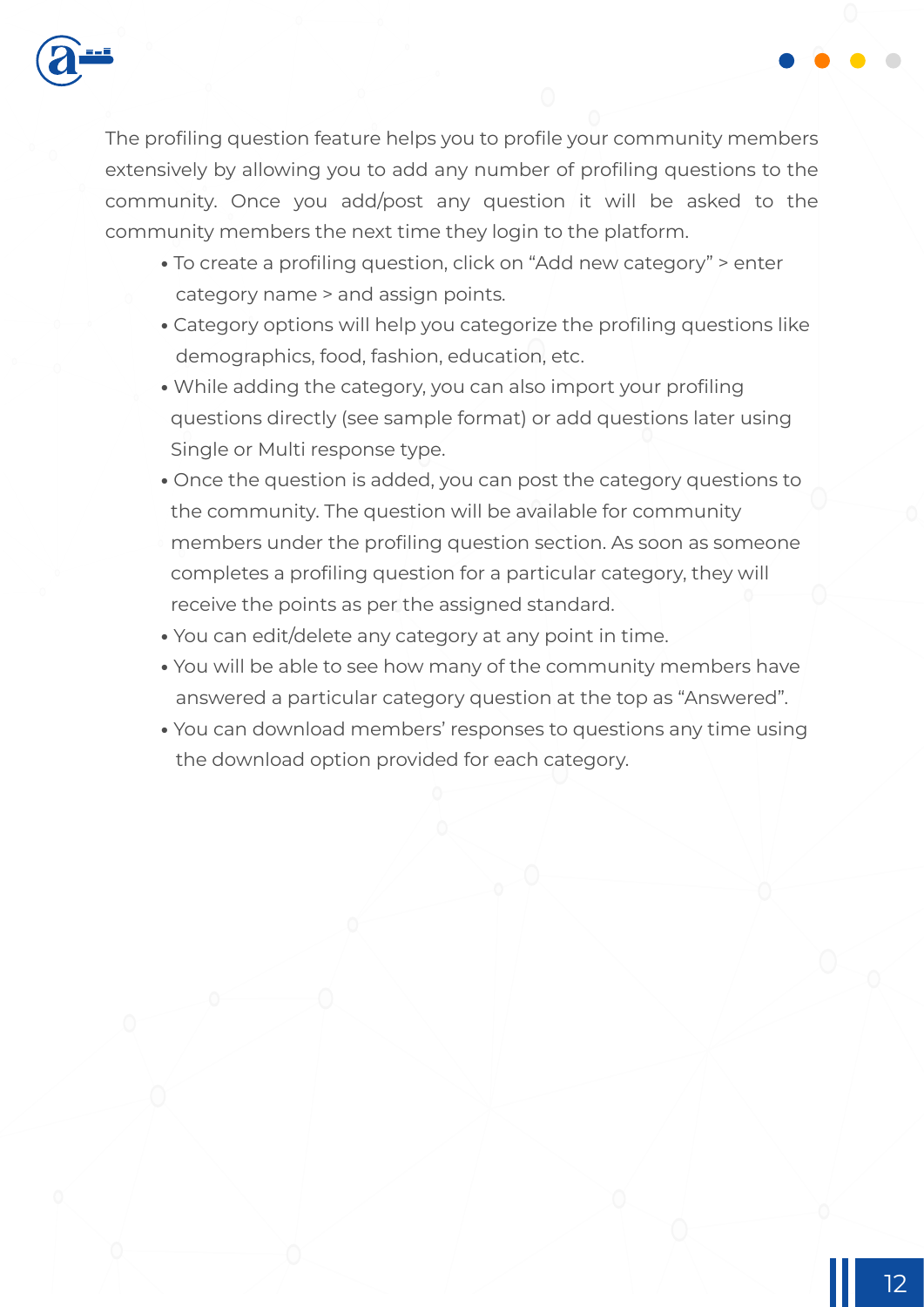

### 5. What are the types of activities that I can create in AvidCircle?

You can create three types of activity in the AvidCircle community, namely, Post, Bulletin boards and Polls. To create an activity, go to your community and click the "Create" button. You will be able to create any of the activities of your choosing.

| E.<br>Create Post                                    | 所<br>Create Post<br>Create posts, discussions with images,<br>video, files                           | <b>Settings</b>                                                        |
|------------------------------------------------------|------------------------------------------------------------------------------------------------------|------------------------------------------------------------------------|
| $@$ file<br>(p.) Video<br>$\Box$ Poli<br>[-3] Trnage | Create Bulletin Board<br>$\Box$<br>Create bulletin board interact with<br>small set of participants. | Allow Commenting<br>Ý.<br>Allow to like / dislike<br>Allow to react    |
| Enter title here                                     | Create Polls                                                                                         | Comment Visibility<br>⊕ Public →                                       |
| Enter description here                               | Create polls with question types single.<br>multiple, Image pick, YES/NO                             | 1.2<br>Comments                                                        |
|                                                      | 1000 characters left                                                                                 | $1\,$ $\degree$<br>Like / dislike<br>$1$ $\degree$<br><b>Reactions</b> |
|                                                      |                                                                                                      | 1C<br>Polls answered                                                   |
|                                                      |                                                                                                      | Ő<br>Select End date                                                   |
|                                                      |                                                                                                      | (End Date is spitonal)                                                 |

- **•** You can attach any media or files along with the activity. You can give a title and a description of the activity.
- **•** You can set permissions and points on the basis of your activity need such as comment/reaction permissions and points for each sub-activity.
- **•** You can also set an end date for your activity while creating it.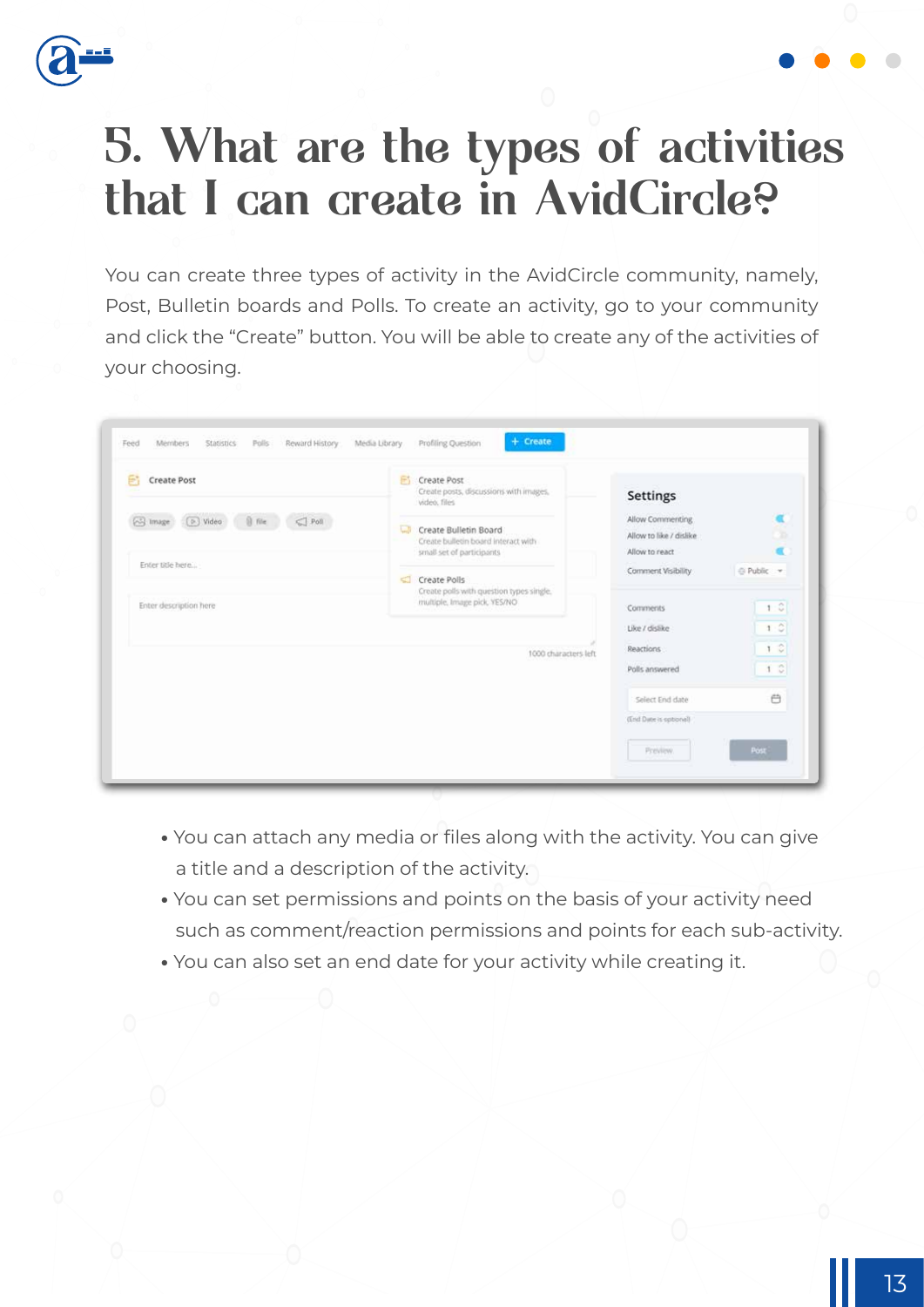

#### 5.1. How to create a post?

- **•** To create a post, click on the "Create" button.
- **•** Select "Create post" from the dropdown menu.
- **•** Add title and description of the post.
- **•** Attach media or files or polls, if required.
- **•** Set the points & permission from the right-side panel.
- **•** Click the "Post" button to create the post for the community.

#### 5.2. How to create a bulletin board?

- **•** To create a bulletin board, click on the "Create" button.
- **•** Select "Create bulletin board" from the dropdown menu.
- **•** Add title and description for the bulletin board.
- **•** Set the permissions and points from the right-side panel.
- **•** Click on "Create" to create a bulletin board for the community.

#### 5.3. How to create polls?

- **•** To create a poll, click on the "Create" button.
- **•** Select "Create polls" from the dropdown menu.
- **•** Select poll question type.
- **•** You can create polls with 5 different types of questions (Single, Multiple responses, Yes/No, Rating, Image pick)
- **•** You can set a poll limit and end date for the poll.
- **•** Click on "Post" to create the poll for the community.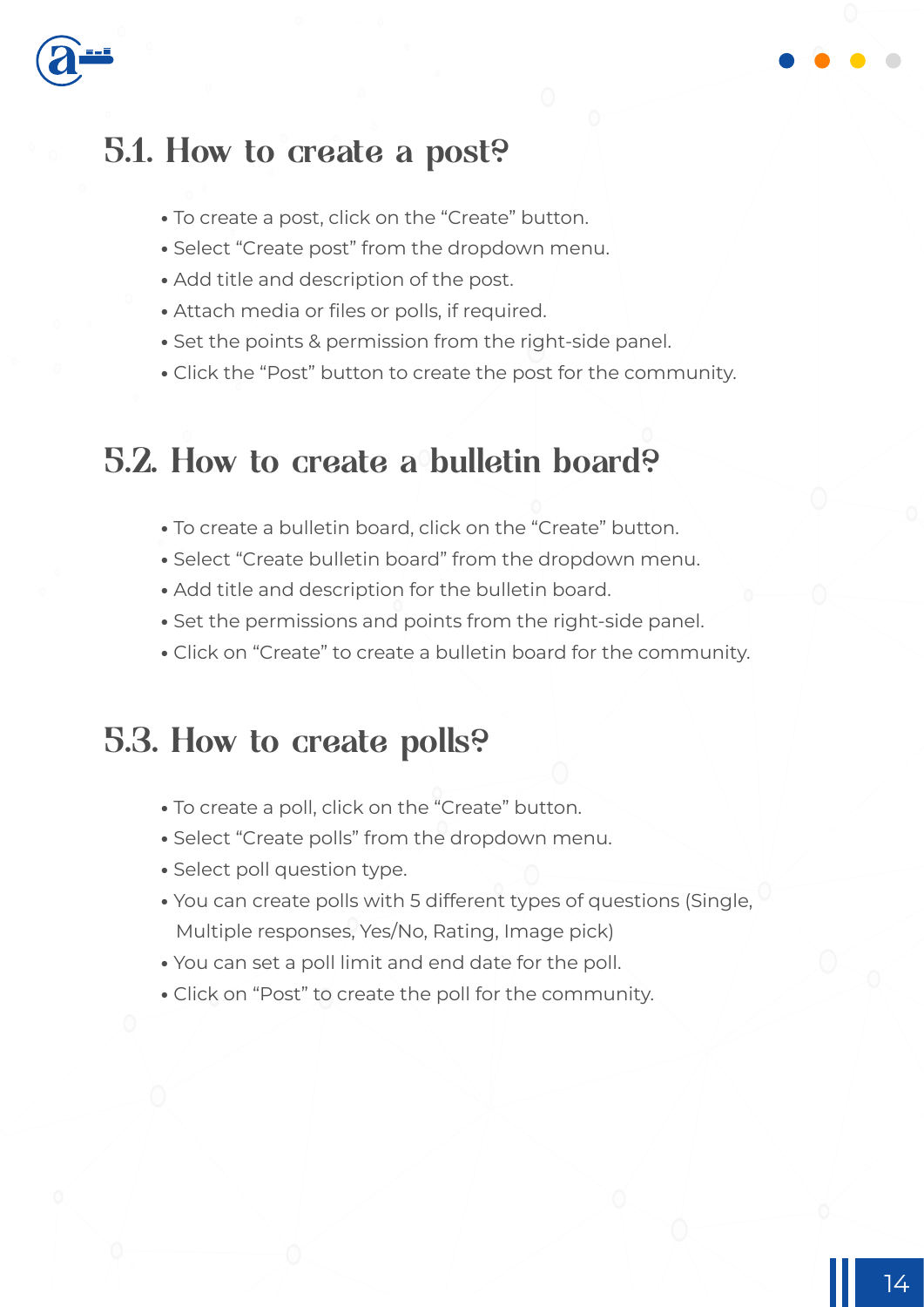

### 6. Activities

Activities help you track all those activities which are posted in the community. It shows the list of activities with filters based on the type & action. For example – if the activity is available for downloading or viewing.

| Filter by: Bate v Type v Community v Author Type v Clear Filters |                           |                 |                     |                        |                              | Downside Analysis  |
|------------------------------------------------------------------|---------------------------|-----------------|---------------------|------------------------|------------------------------|--------------------|
| <b>TITLE</b>                                                     | PERFED                    | <b>END DATE</b> | ALTNAN              | <b>TIFE</b>            | community                    | DOWNLOAD           |
| <b>Test</b>                                                      | 12-33 PM<br>Apr 06, 2022  | Apr 06.2122     | Vik<br><b>Admin</b> | Post                   | ADL Demo<br>Community        | ⊙                  |
| Test title                                                       | 10:55 AM<br>Mar 31, 2022  | Mar 31, 2122    | Vik.<br>Aztimin     | Post                   | ADL Demo<br>Community        | ٥                  |
| <b>Bick your favorite</b>                                        | 2:23.PM<br>Jan 07, 2022   | Jan 31, 2022    | VA:                 | Polt                   | ADL:Demo<br>Community        | 伺                  |
| Let's discussion T20 Worl                                        | $5.13$ PM<br>Oct 04, 2021 | Oct 31, 2026    | Vik<br>Admin.       | <b>Bulletin Board</b>  | ADL Demo<br>Community.       | 6日                 |
| Video post                                                       | 3:22 PM<br>Sep 27, 2021   | Sep 27, 2121    | Vik.<br>Admin.      | Post                   | ADL Demo<br>Community        | ⊙                  |
| Chernobyt                                                        | 8:26 PM<br>Sep 22, 2021   | Sep 22, 2121    | Vik:<br>Admin.      | Post                   | ADL Demo<br><b>Community</b> | ۷                  |
| <b>BB</b>                                                        | 7:53 PM<br>540 15, 2021   | Sep 24, 2021    | V/A:<br>Admin-      | Builetin Board         | ADL Dema<br><b>Community</b> | $D =$              |
| Are you a fan of (FL)                                            | 7:53 PM<br>Sep 15, 2021   | Sep 30, 2021    | Vilk.               | Poll                   | ADL Demo<br>Community        | 圓                  |
| Balletin board                                                   | 7:40 PM<br>Sep 15, 2021   | Sep 25, 2021    | VA:<br>Admire       | Bulletin Board         | ADL Demo<br>Community        | <b>DE</b>          |
| Rate Brand the following                                         | 11:12 AM<br>Aug 15, 2021  | Sep 30, 2023    | Vik                 | Poll                   | ADL Demo<br><b>Community</b> | 码                  |
| Helio Members/ Here is<br>$20 -$                                 | 11:04 AM<br>Aug 05, 2021  | Aug 05, 2121    | VR:<br>Advisin'     | Post                   | ADL Demo:<br>Community       | $\circledcirc$     |
| Hello Members! Here is a                                         | 10:55 AM<br>Aug 05, 2021  | Aug 05, 2121    | VA:<br>Admin        | <b>Pott &amp; Poll</b> | ADL Demo<br>Community        | <b>①田</b>          |
|                                                                  |                           |                 |                     |                        |                              | <b>Review Flag</b> |

- **•** It shows the list of activities created such as Post, Bulletin Board & Polls.
- **•** To view any post, bulletin board or poll, one can click on the title to view it.
- You can download the post transcripts by clicking on the "download" (1) icon given under the download column.
- **•** You can download the poll result by clicking on the "poll" icon given under the download column.
- **•** You can download bulletin board transcripts and media files by clicking on the "file" and the "media" icon  $\Box$  given under the download column.

同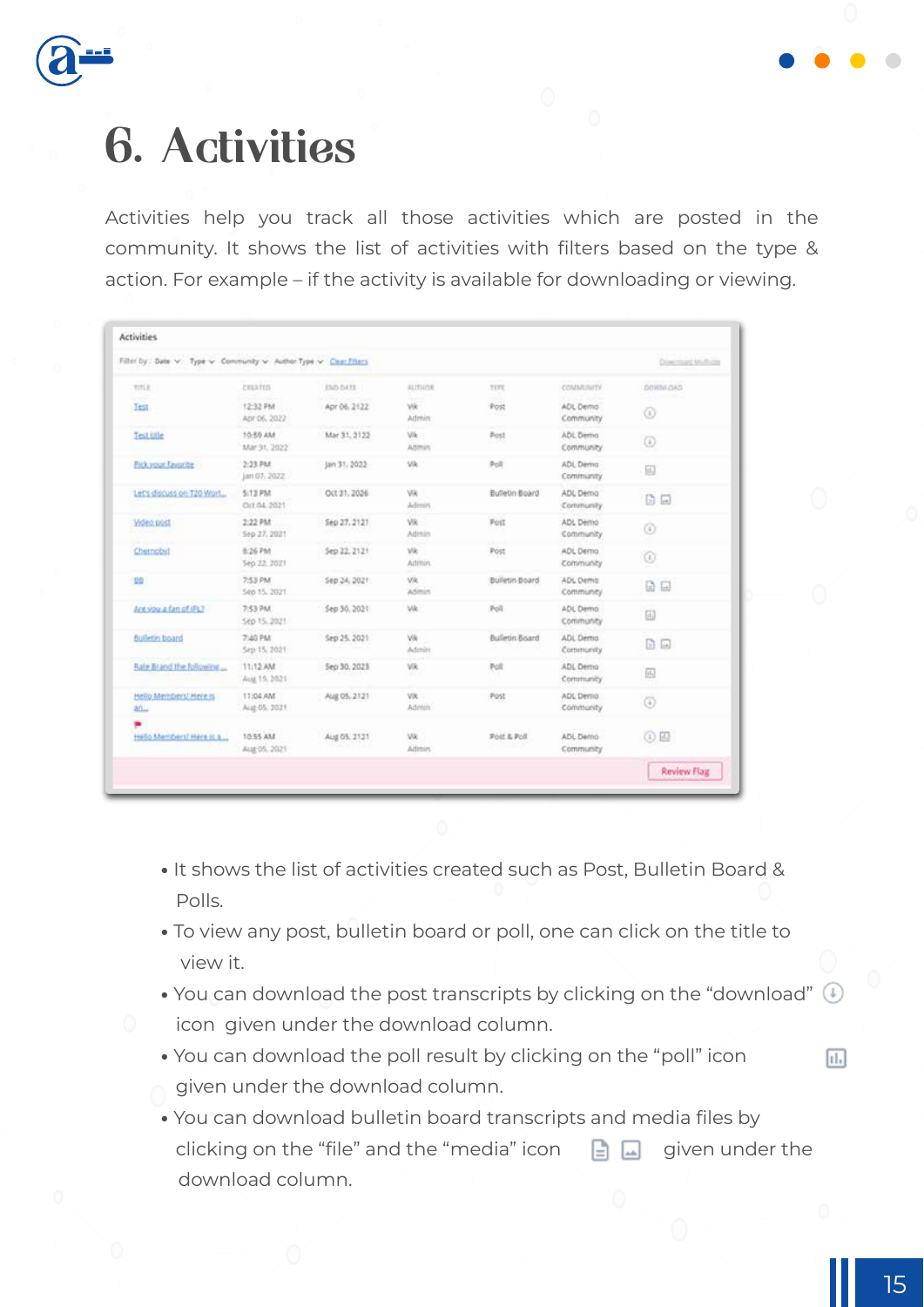

- **•** You can download multiple post transcripts together by applying the filter – Type> Post, Community> Select and click on the "Download" button which is shown on the list header.
- **•** You can download multiple poll results together by applying the filter - Type> Poll, Community> Select and click on the "Download multiple" button.
- **•** If there are any flagged posts or comments, one can see those are highlighted  $\blacktriangleright$  for a particular post and with a click of "review flag" you can view the details of the flagged post or comment.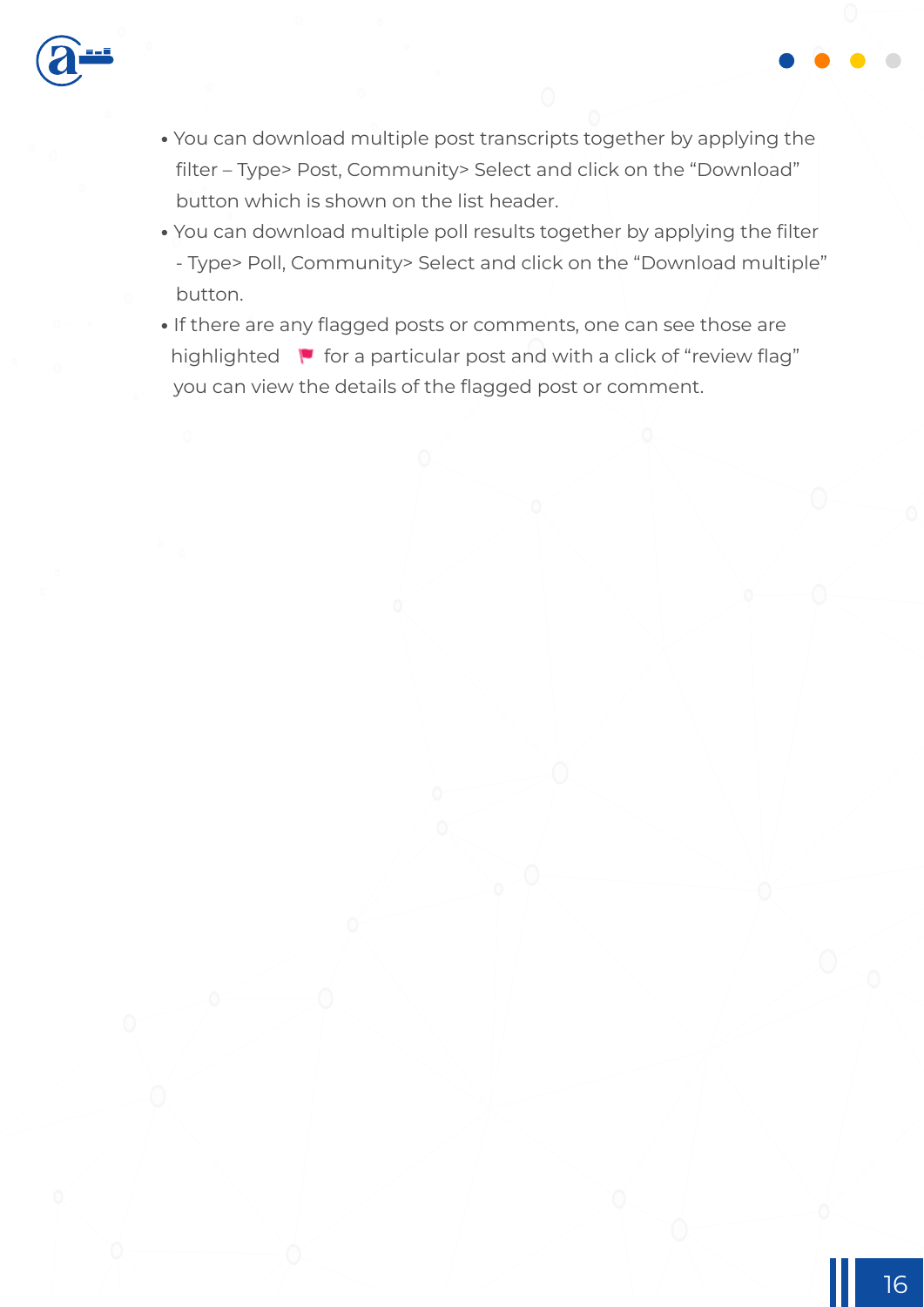

### 7. Can I customize E-mail Communications from AvidCircle?

From the communications tab, you can customize all your community communication email templates.

- **•** You can add your own HTML templates or edit the default templates from AvidCircle.
- **•** You can view the list of keywords to be included in the template.
- **•** You can update the email subject line.

| <b>Edit Template</b>                                                                             | Keywords                                       |
|--------------------------------------------------------------------------------------------------|------------------------------------------------|
| Subject.<br>INVITATION EMAIL                                                                     | previlence.<br>Community jaming insulation UKL |
|                                                                                                  | <b>DUMIT</b><br>Same of Community Member       |
| $\triangle$ <b>M</b> $\rightarrow$ $\rightarrow$ $\sim$ $\sim$ $\sim$                            | (COMMUNITY_NAME)<br>Name of the Community      |
|                                                                                                  |                                                |
| To che sini error gi this ameritamano peo pre a mondor al 200MM/MTV (NAME)                       |                                                |
| AvidCircle <sup>®</sup>                                                                          |                                                |
| <b>JOIN THE COMMUNITY</b>                                                                        |                                                |
| Helly DIAME).                                                                                    |                                                |
| You have been invited to join [COMMUNITY_NAME] community. Flease use the below link.<br>no join. |                                                |
| <b>JOIN NOW</b>                                                                                  |                                                |
| Thanks & Regards.                                                                                |                                                |
| Teers AvidCircle                                                                                 |                                                |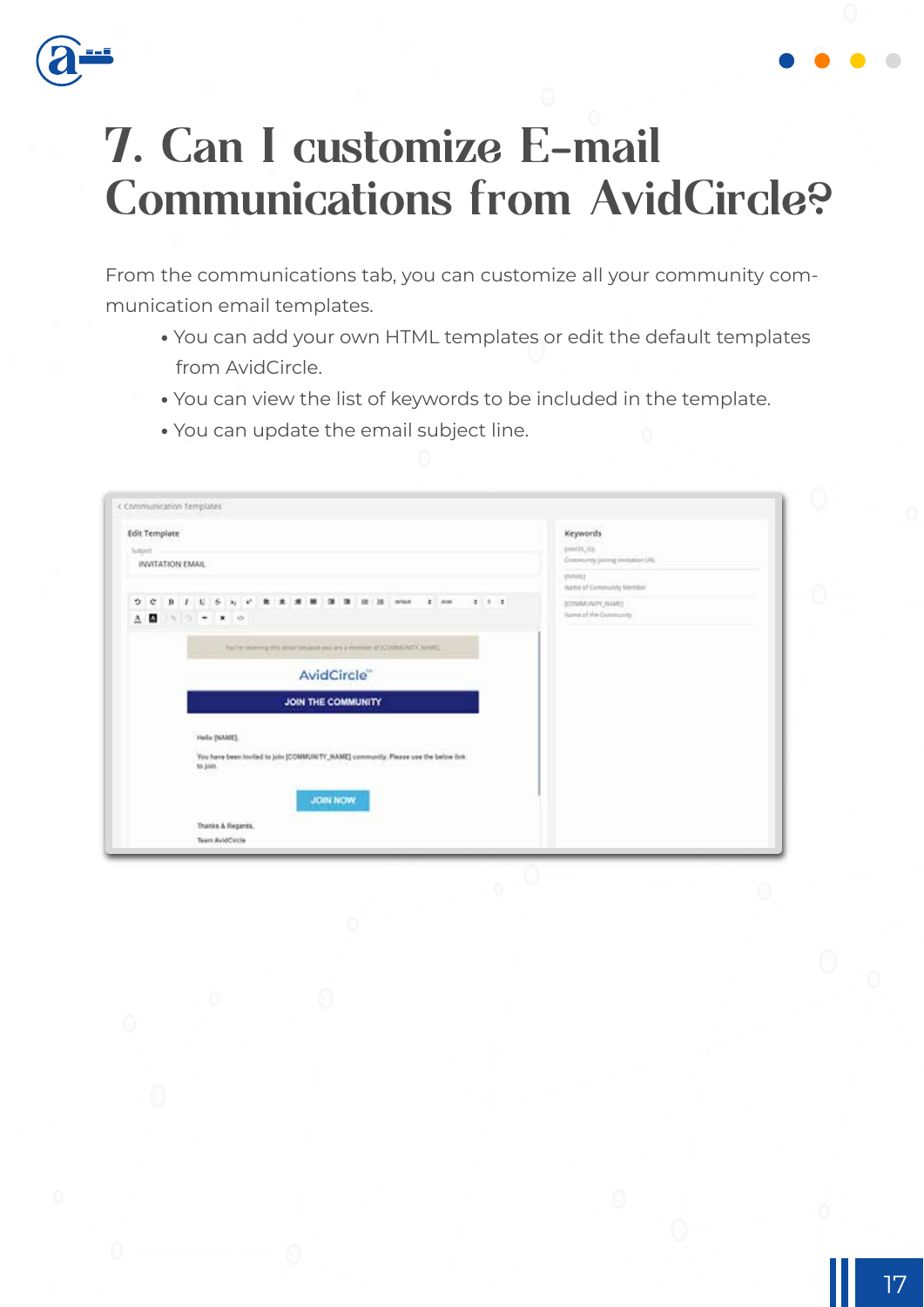

### 8. What are tickets in AvidCircle?

The tickets feature will help you manage all the queries/tickets raised by the community members and approval for pending posts from the contributors. Through tickets, one can:

| Ticket                  |                                                                                                                                                                                                           |                       | Go to Muhammad's Profile |
|-------------------------|-----------------------------------------------------------------------------------------------------------------------------------------------------------------------------------------------------------|-----------------------|--------------------------|
| Subject                 |                                                                                                                                                                                                           |                       |                          |
| startups                |                                                                                                                                                                                                           |                       |                          |
| Panelist                | Posted at                                                                                                                                                                                                 | Community             | Status                   |
| Muhammad                | 5:19 PM : Jul 08, 2020                                                                                                                                                                                    | Zippy Opinion - India | Open v                   |
| Comment: Muhammad       |                                                                                                                                                                                                           |                       |                          |
|                         | What are the best available startups with low investments?                                                                                                                                                |                       |                          |
|                         |                                                                                                                                                                                                           |                       |                          |
| Re: Zippy Opinion India |                                                                                                                                                                                                           |                       |                          |
|                         | Hi Muhammad, Good evening! We only attend Zippy Opinion or Community-related enquiries. Kindly let us know if you<br>have faced any issue and we will be happy to serve you Thank you! Team Zippy Opinion |                       |                          |
| Write a reply           |                                                                                                                                                                                                           |                       |                          |

- **•** See the list of all the tickets raised.
- **•** Sort the tickets by status/Community/type/date.
- **•** Answer the tickets via text/media/files.
- **•** Update ticket status.
- **•** See member profile.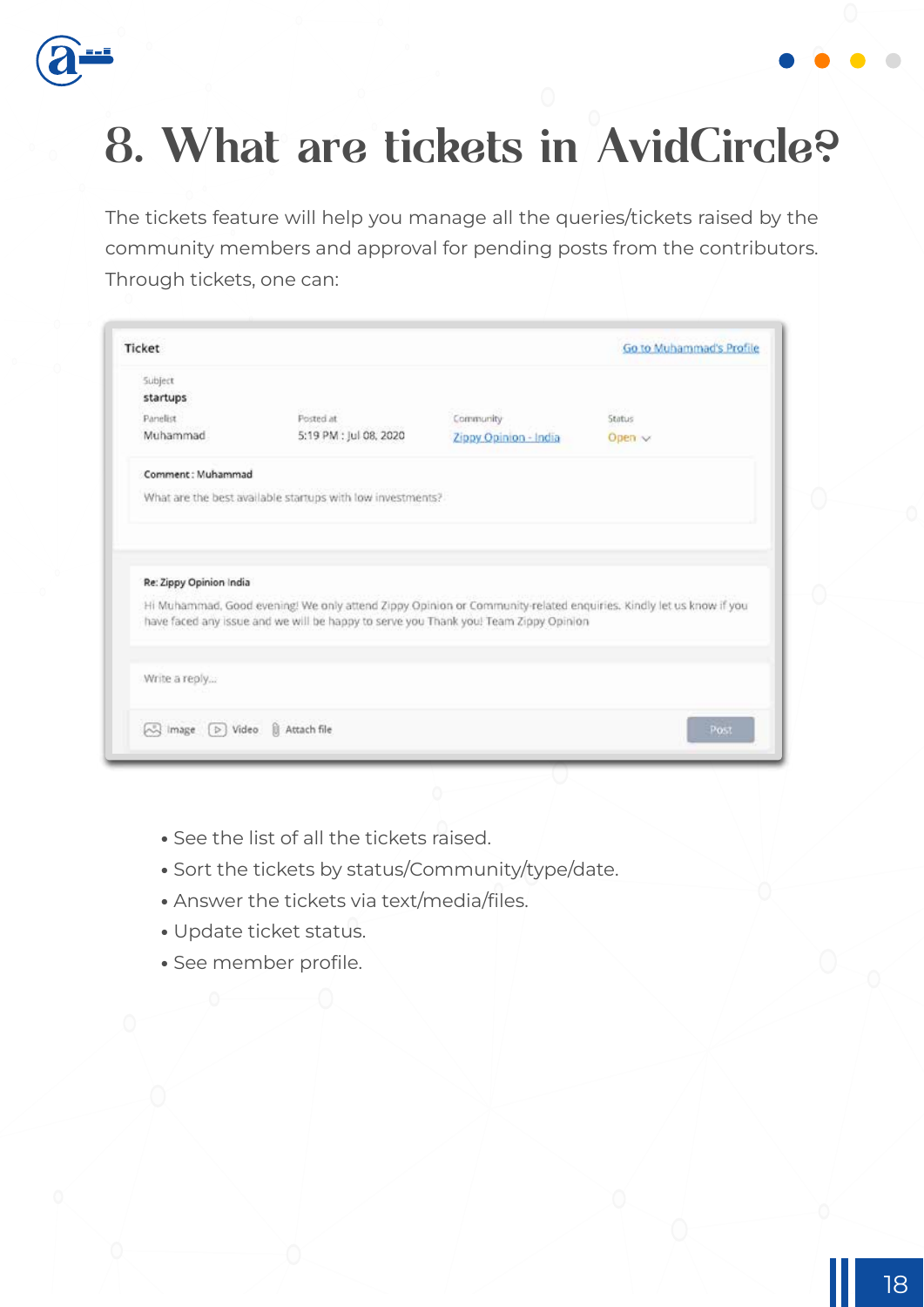

### 9. Accounts

The accounts tab will help to manage all the Community owner accounts added under the admin account.

| Community Owners                              |                                                      |                                                                          |             |                                                          | + Add New CO |
|-----------------------------------------------|------------------------------------------------------|--------------------------------------------------------------------------|-------------|----------------------------------------------------------|--------------|
| Filter by : Date Added ~<br><b>CONTRACTOR</b> | Community ~ Clear Fibers<br><b>STATE AND PRODUCT</b> |                                                                          |             |                                                          |              |
| $\lambda$                                     | AGAINTE<br><b>Charles</b>                            | <b>DATE ADDED</b><br>daan mala                                           | <b>TYPE</b> | <b>MANAILING</b>                                         |              |
| 1032                                          | v<br>THE TAXABLE PERSONAL RESIDENCE                  | jun 19, 2020<br>5:39 AM<br>-----                                         | CO.<br>mar. | 2 Communities<br>the first paper of the con-             | Edit         |
| 1024<br>117 S                                 | <b>Zippy Opinion</b><br>(표) 아버지 2010년 동네 (Tobia)     | the control of the control with the<br>Jun 11, 2020<br>1:03 PM<br>53224T | Admin       | No community assigned<br><b>A MARK AND A MOVEMENT TO</b> | Edit<br>5577 |

- **•** Can see the list of community owners and the communities assigned to them.
- **•** You can add new CO by clicking on the "Add new CO" option given at the top.
- **•** Can filter the community owners by communities and date added.
- **•** Can "edit" the CO accounts with options like "Deactivate", delete or could change the name or transfer ownership of the community.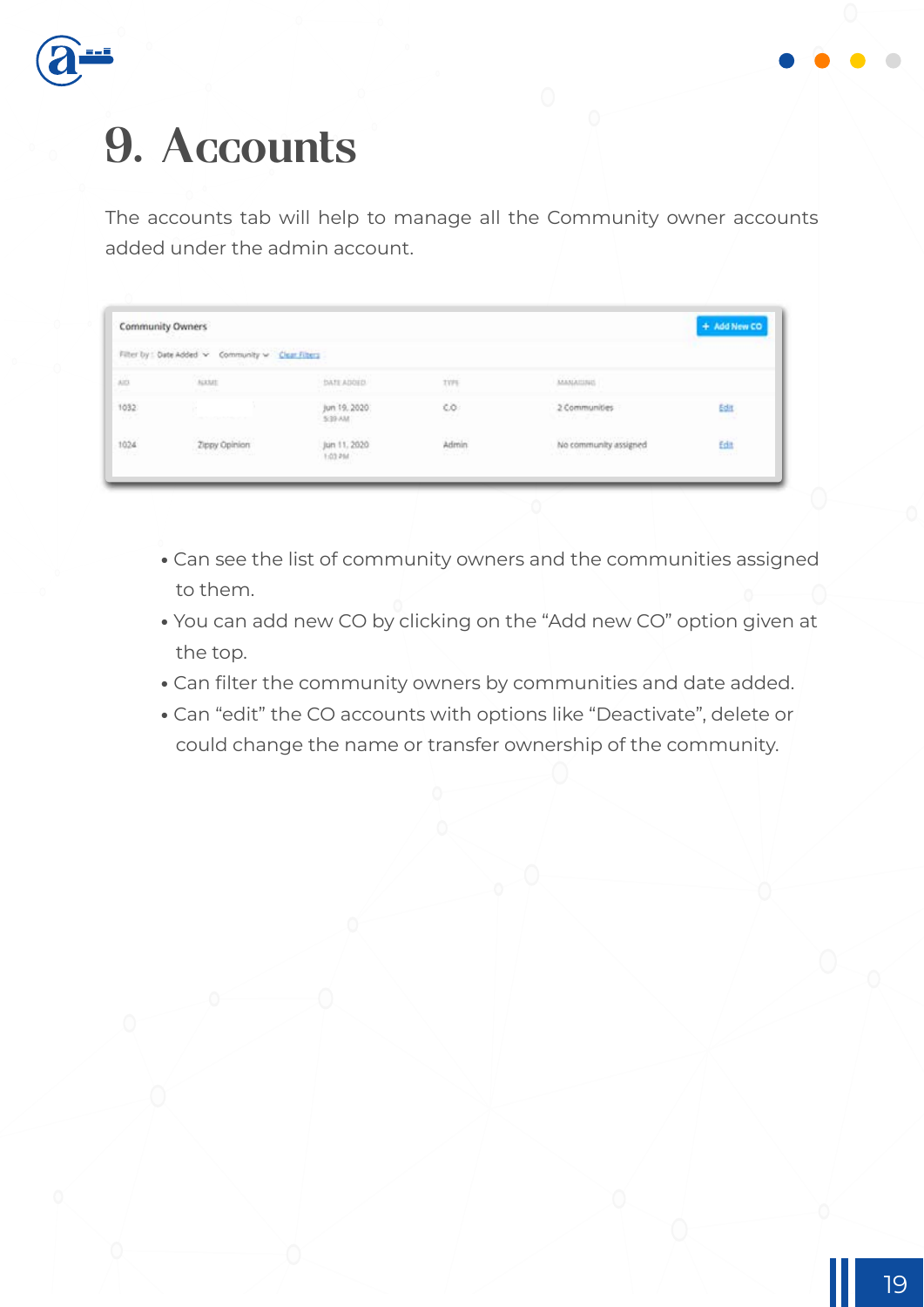

### 9.1. Header > Profile Menu

| <b>SPAN MARKET</b><br><b>Zippy Opinion</b><br>Admin User |                                                           | Total Communities: 1 |
|----------------------------------------------------------|-----------------------------------------------------------|----------------------|
| My profile                                               |                                                           |                      |
| & Account Information                                    | THE R. P. LEWIS CO., LANSING MICH.<br>Account Information |                      |
| Communities                                              | <b>Then avered</b>                                        |                      |
| $Q$ Notifications                                        | <b>FLEMaine</b>                                           |                      |
| 101 Settings                                             | Zdoy Opinion                                              |                      |

You can update your profile, change your password or manage community ownership from this page.

- **•** Under account information, you can see your name and account details.
- **•** The communities tab will show the list of communities with the community owner. You can transfer ownership of the community from here.
- **•** The notifications tab shows the list of all the received notifications.
- **•** The settings page allows you to customize your notifications and update your password.